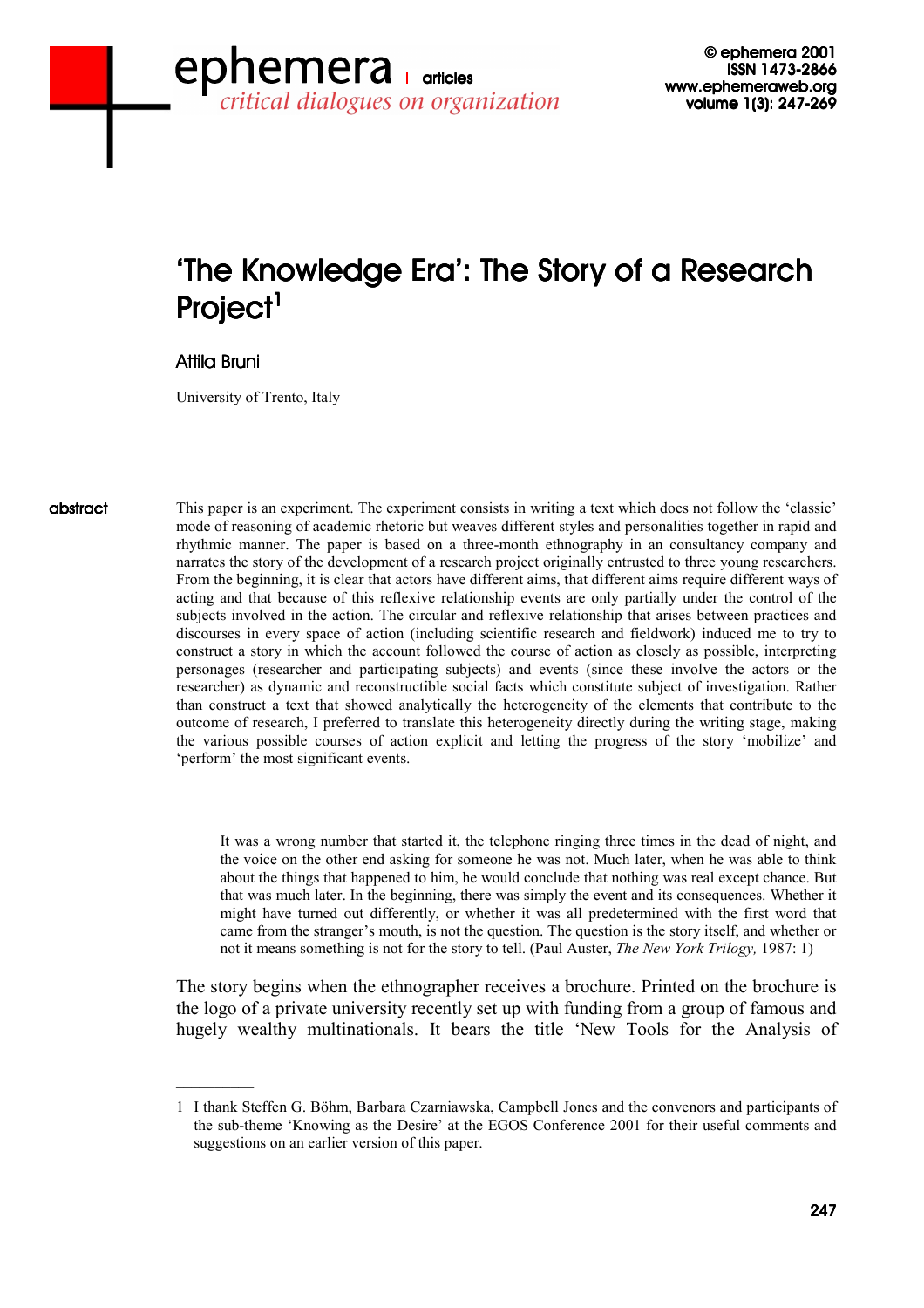Professional Communities as Distributed Intelligence Systems'. The aim of the project is:

to experiment with and test new research tools capable of supporting the study of professional communities in economic organizations…From a technological point of view, the results of the project will enable development of a model of an on-line community based on significant methodological and theoretical assumptions.

The outcomes foreseen are the following:

- Materials for the international dissemination of the project's results;
- A tested methodology for using the tools identified;
- A tested theoretical model with which to describe and support professional communities;
- A Web application able to reproduce the underlying organizational model in a virtual environment.

The brochure bores the ethnographer, and he fails to understand why it has ended up on his desk, seeing that he does not own a company, knows nothing about professional communities, and uses the Web mostly to send e-mails. Yet he continues to glance through the brochure and comes to the 'Methodological Tools' section. These tools are:

- Social network analysis;
- Extraction of individual and group mental models by means of text analysis;
- Ethnographic analysis of informal groups.

The ethnographer is somewhat irritated by the brochure's description of the research methodology, and especially by the expression 'methodological tools' with its implicit assumption that methodology is a tool. But at least he begins to realize what has happened. The ethnographer's name is Zoe, he is a graduate in sociology of organizations and has spent the last six months working as a researcher on a university project. He collaborates on a more or less stable basis with a lecturer who has obviously suggested his name as a researcher/ethnographer for the project. He grows curious and decides that he will meet the merchants of knowledge and find out what the project is about.

The meeting is to take place on an island in the Venice lagoon. *Laguna University* (for that is its name) has bought the entire island, taking advantage of the fact that some years ago the Venice city council decided to sell off some of the islands in the lagoon. When Zoe arrives in Venice, a private launch is waiting to ferry him to the island. Some other members of the project are on the launch: two young researchers, two university lecturers, and various merchants of knowledge. Zoe falls into conversation with one of the latter, who tells him that the island where they are heading used to be the city's mental hospital. The most distant and isolated of the lagoon's islands, difficult to reach and equally difficult to leave, it offered ideal protection for Venice's citizens against the 'lunatics'. Zoe is intrigued by the story and begins to think that scholars, too, are a little 'mad' and should therefore be kept separate from the rest of the citizenry. Moreover, it is the ideal site for a private university: impregnable to students on terra firma without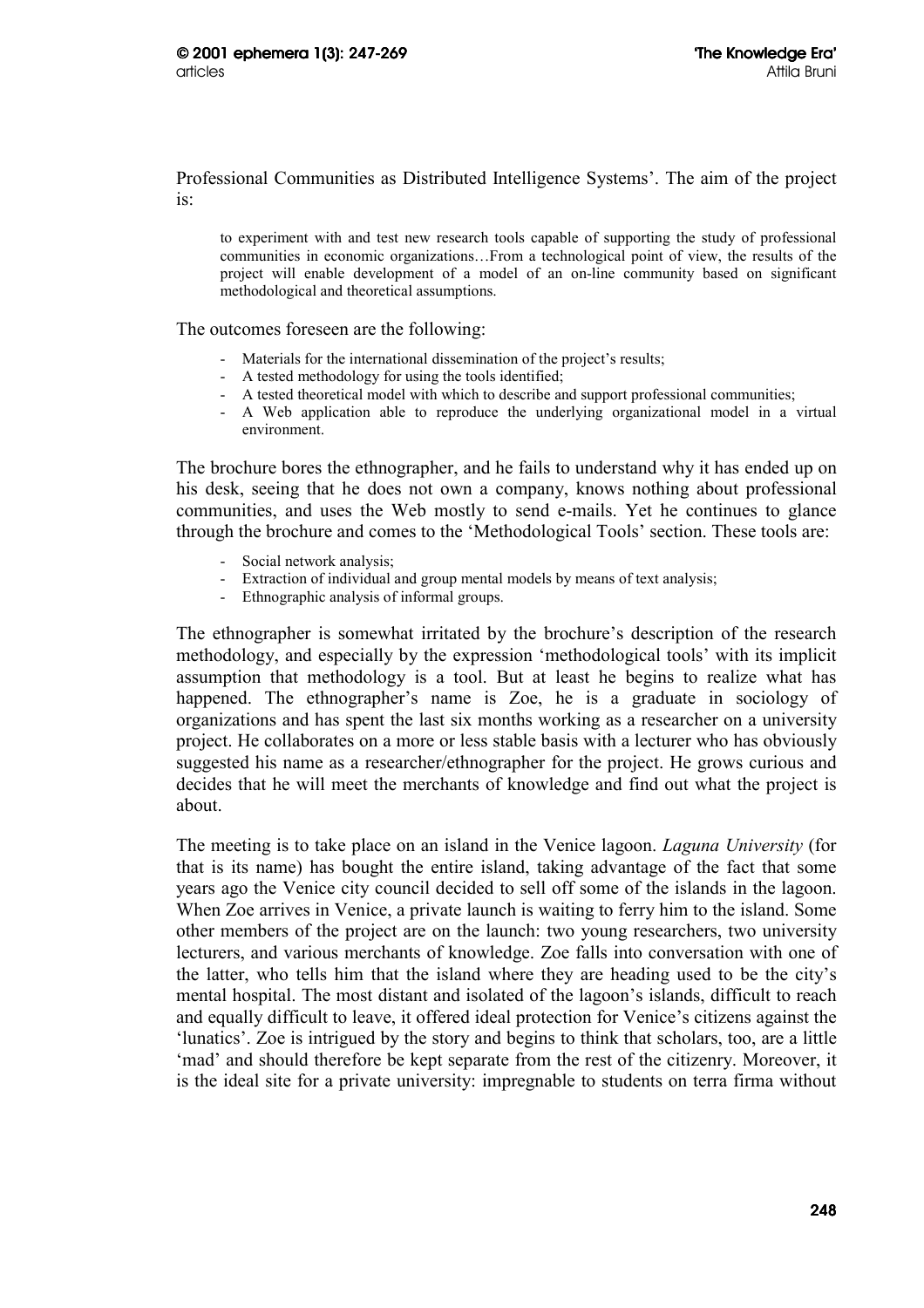boats, and an enchanting setting for scholars in search of a little Eden in which to pursue their studies.

Once on the island, the passengers are ushered into a splendidly appointed room and presentation of the project begins. Delta (an Expert-merchant, $2$  not the most powerful of them but the project's general factotum) introduces the other merchants involved. He introduces them with a slide depicting the caricatured faces of merchants. For example, one of them with an abundant head of hair is given an exaggerated bouffant; another with a prominent nose is given a schnozzle *à la* Cyrano. Yet another has a red star on his chest, because, the merchant explains "he's the communist among us". Zoe asks himself whether being (vaguely) communist is as comical as being bald, or having a large nose (assuming that a large nose is comical), or whether it is to be interpreted as an ontological category ('bald', 'large-nosed', 'communist'). He also reflects on the changes taking place in multinational companies: what ten years ago would have been an impediment against a managerial career ('being a communist') is now a grotesquerie to poke fun at.

The meeting continues with presentation of the project's various areas of research.

The first is 'extraction of mental models'. In spite of what the name might suggest, this appears to be a clean and painless process. Slides produced by the subjects are inspected (for a merchant of knowledge slides are an excellent indicator of his/her thoughts); indepth interviews are conducted with the subjects responsible (elsewhere they would be 'authors', but the world of the knowledge merchants is driven by 'competencies', so that there are no 'authors', only those 'responsible'); they are asked to 'tell the truth, the whole truth, and nothing but the truth' about how to do what they do and how to know what they know (torture is not recommended). There is a danger of self-evidence and tautology here, but never mind, for the (guaranteed) outcome of the process is the certain and systematic specification of the cognitive processes that regulate action in a given organizational setting. These processes can be transposed to other settings and other subjects. Or they can be modelled by software enabling the more efficient management of knowledge. The knowledge merchants are fascinated by this new method to colonize knowledge, and long discussion ensues on how to incorporate it into technologies and persons. Zoe instead asks himself what has happened to the people who first produced this knowledge, given that they have been dispossessed of their practices and thoughts.

The second talk is about 'intelligent agents' (the brochure mentioned 'social network analysis', in fact, but brochures do not always tell the truth). An 'intelligent agent' is a sort of computerized 'personal assistant' which facilitates communication and information-sharing among different operating systems and/or software programs and/or

<sup>2</sup> The hierarchy of merchants is as follows:

<sup>-</sup> Junior-merchant

<sup>-</sup> Expert-merchant

<sup>-</sup> Manager-merchant

<sup>-</sup> Partner-merchant.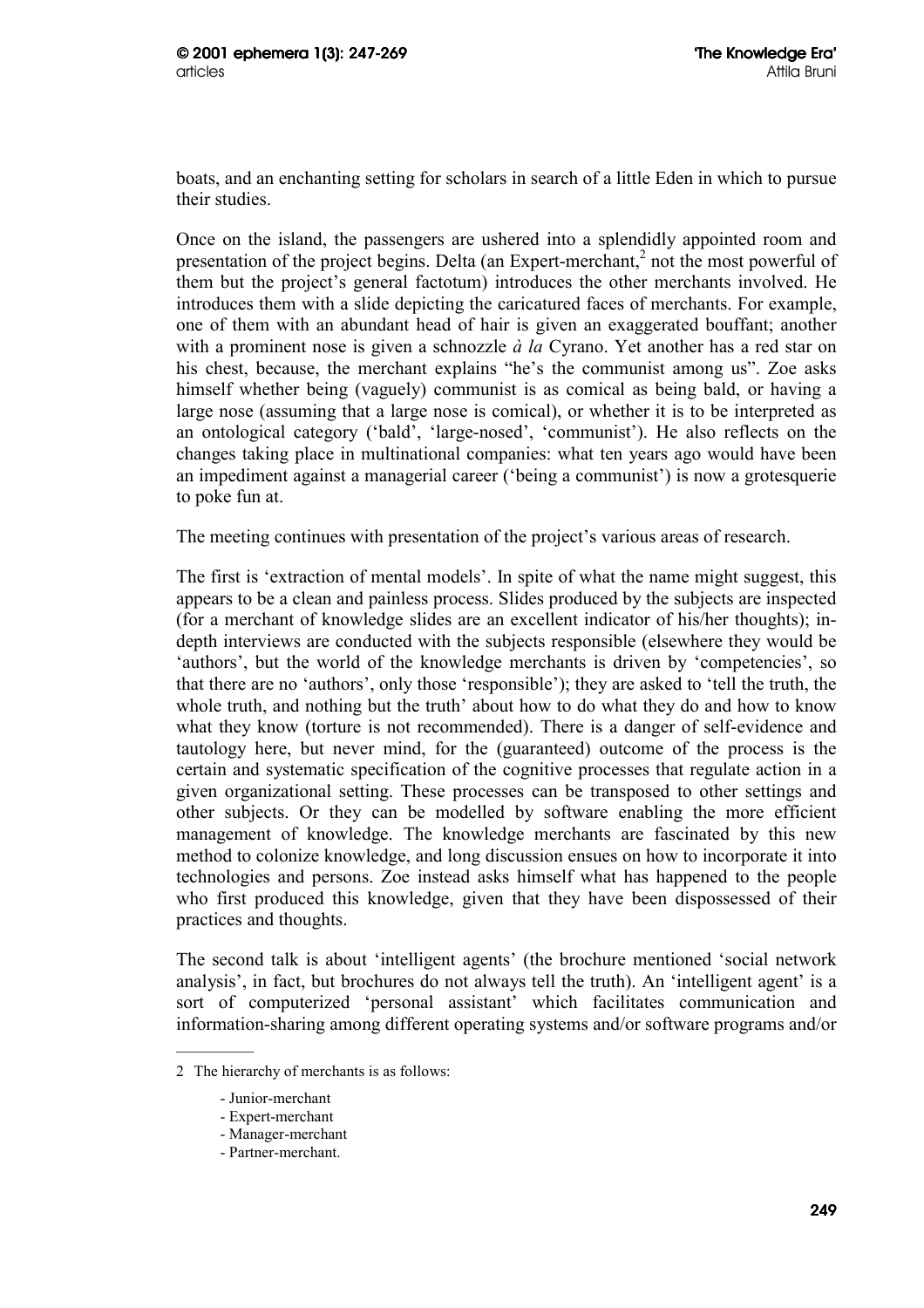databases and/or persons communicating by computer. Take the case of someone who wants information about a car, for example. This person probably already has a number of characteristics in mind: he may be interested in a runabout and not a sports car; it may be that he rejects yellow out of hand because he loathes the colour; it may be that he is only interested in new cars and not in second-hand ones; or that the car must have five doors and not four; and so on. It is the task of an intelligent agent to know all these details and to broker information by connecting with other intelligent agents and asking them what information they have about cars. The ethnographer thinks that all this talk about intelligent agents rests on some pretty weighty assumptions, primarily that people have very clear ideas of what they are looking for, and that these ideas are not refined as their search proceeds. And what if they change their mind? And then, when we distinguish between 'runabouts' and 'sports cars', is the intelligent agent's idea of a 'runabout' and a 'sports car' identical with that of another agent? Of course, we can make further specifications to restrict the class of objects being referred to, but can we be sure that increasingly detailed information ensures non-ambiguous communication, rather than generating more and more misunderstandings?

Finally, it is the turn of 'the ethnographic method in the analysis of informal groups' to be presented. Zoe at last begins to understand what the merchants' interest in ethnography is all about. One of them (Delta) has stumbled across an esoteric volume on organizational research, where the author uses the metaphor of organizations as 'communities of practice' to assure the reader that there are magic formulae for the successful management of organizational knowledge. To be sure, neither Delta nor any other of the merchants has read any further than the title and subtitle of the book. But after rapidly leafing through it, they are convinced them that one of these magic formulae is ethnographic research. None of them has any precise idea of what this is: a useful way to indoctrinate pygmies, perhaps, or to flog mirrors to Amazonian tribes. In any event, their plan of action is as follows: according to the results of a study based on social network analysis, their team of merchants is a community of practice. What they want Zoe to do is follow the first three months of the learning path of a 'newcomer', so that they can identify how knowledge is managed within their group and, in a broad sense, the entire organization. Zoe is rather sceptical. He knows very well that social network analysis works on the basis of an algorithm which measures the social distances among a given set of individuals. And he thinks that it serves at most to form the teams for some sort of tournament among the employees of a company. But he holds his tongue and accepts with an enthusiastic smile.

In any case, the main purpose of the meeting is for the members of the research group to get to know each other. Zoe's situation, why he is there, and his doubts, have already been described.

Then there is Soemia, whose task it will be to plot the mental maps. Soemia is an arts graduate. She has had some brief research experience (in linguistics) and like Zoe she is currently unemployed. She says that she knows nothing about mental models, how they are extracted, or how they are implanted. However, she seems very much at ease as she talks to the knowledge merchants, and she already knows where the coffee machines are located in the university.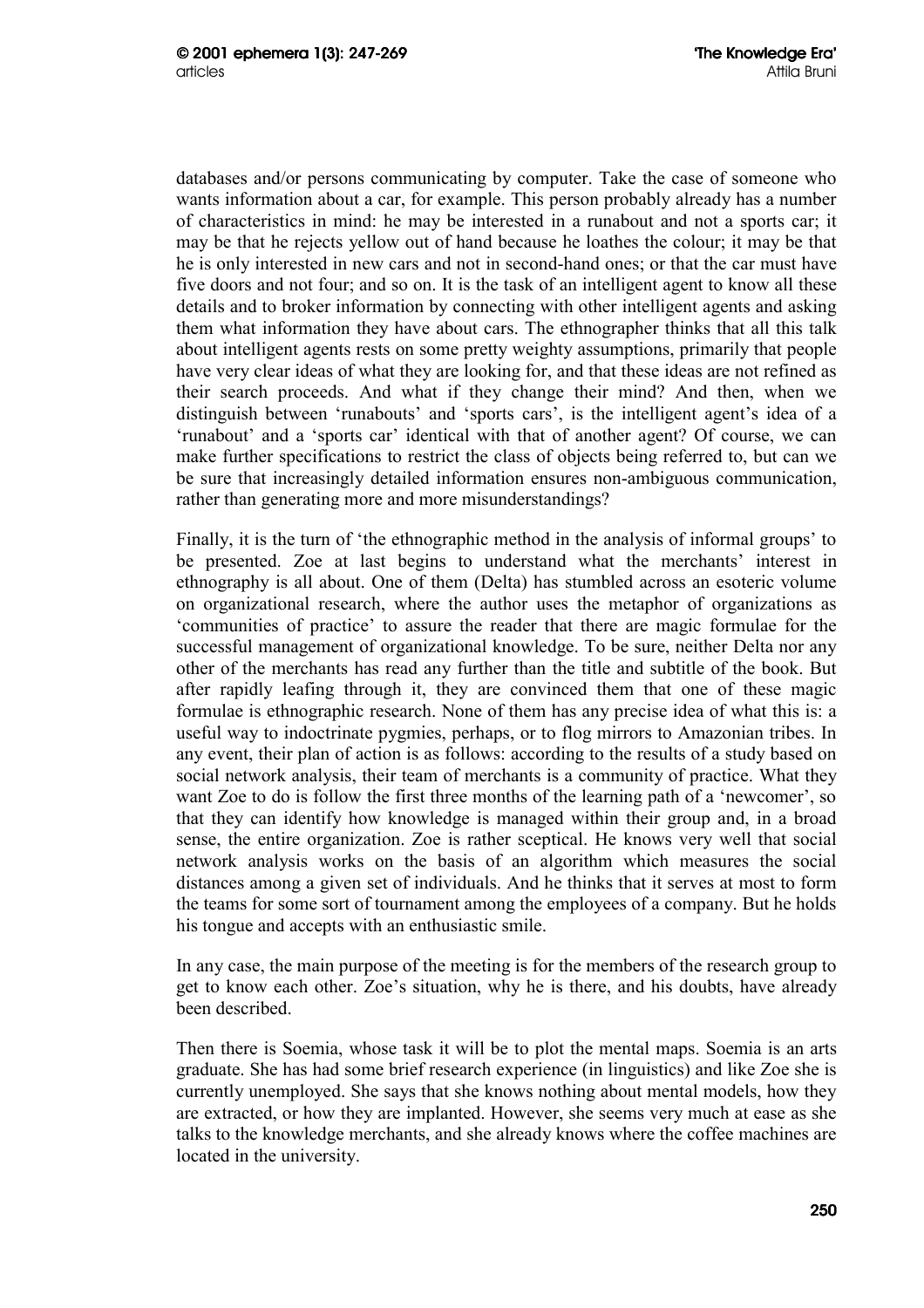The other young researcher is called Bassiano. He has not yet graduated and is studying economics. He has recently begun writing his degree thesis, which deals with constructing the architecture of intelligent agent software.

Finally, besides the knowledge merchants, there are two university lecturers in charge of the project. There should be three of them, because Zoe's research tutor is also involved, but she is in the throes of a 'linguistic turn' and has declared that she will only recognize the semiotic-rhetorical role of project director. She will sign everything that needs signing, she will appear in all the official documents, but nothing more. The other two directors of the project are instead very happy to be more than mere discursiveinstitutional constructs and therefore do everything to demonstrate their intentionality, their capacity for action, and their ability to plan future action. One of them lectures in economics but has drifted into psychology and sociology: he is responsible for extraction of the mental models, in fact. The other is a research fellow in economics (although he has a degree in philosophy) and researches the 'architecture of information systems'. "The most dangerous!" Zoe would say afterwards, reflecting on the cynicism necessary to translate the refinement of philosophical reasoning into an approximation of the connections in an intelligent agent system.

In any case, the meeting goes well: the various areas of the project, the funds available and the research timetable are all presented as the knowledge merchants wish. But the three young researchers are told something they had not anticipated: they are expected, indeed obliged, to be present on the island for one day a week. The reason adduced is that it is important to form a research group based on the sharing of knowledge so that the group's members can be constantly in contact and kept up to date on the project's progress. Because the island is difficult to reach, however, the researchers should arrive the previous evening, so that they are already on the premises in the morning. Their accommodation and travel expenses will be paid by the multinationals funding the project, which also finance the host university. Zoe asks himself why it is necessary for them to meet once a week, especially since the empirical phase of the project has not yet begun and any research material is still highly provisional. He knows little about bookkeeping and budget management, but his reaction is that this is a device to ensure that the money always circulates within the same group of organizations.

Before the three researchers leave the island, the knowledge merchants take them on a guided tour of the university. Magnificent lecture halls, luxurious libraries, state-of-the art computer rooms, the beauty of Venice constantly (and distantly) visible. Zoe looks around, because he has learnt that details are noted the first time you see them – thereafter they merge into the background – and he realises that … the university is deserted! They meet no lecturers, no students; the silence and cleanliness of the surroundings are due to the absence of anyone or anything that might produce noise or dirt. He discovers that the university is in its first year of operations, that courses will begin only during the next six months, and that their research group is truly 'unique' because there are no others. Thus, while the launch transports them back to *terra firma* he thinks of all the studies he has read which argue that the purpose of institutional action is often to gain social legitimacy, and that in the case of a university, probably one of the first ways to do so is to set up a research group.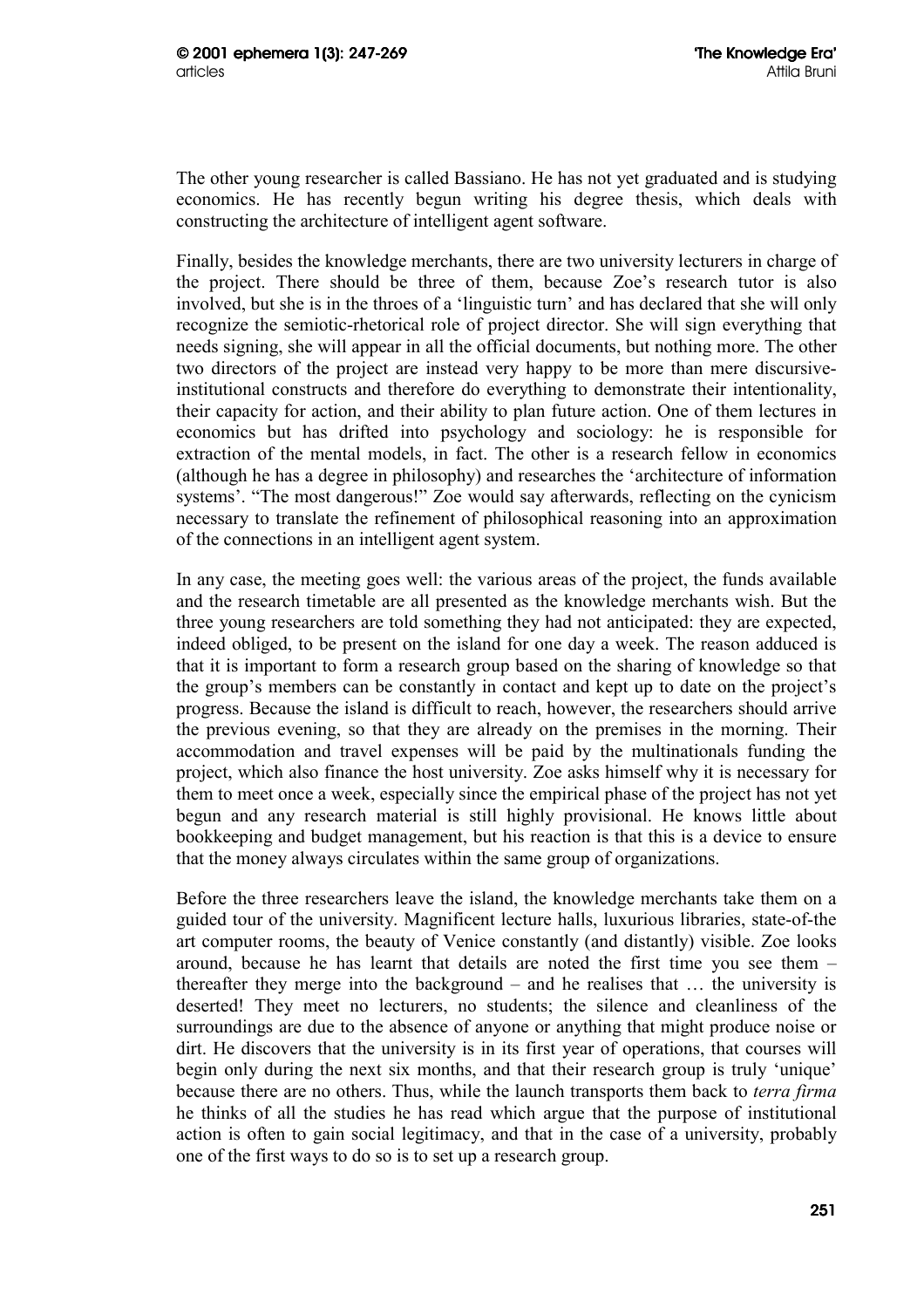# Where the ethnographer begins to understand what it means to be a knowledge merchant

Omega is a new recruit at Aspera (for that is the name of the merchants' company)**.** She has a degree in economics and business studies and has already completed a six-month work placement at Aspera (to prepare her degree thesis). One month after graduating, she officially began her first job with the company. Omega is also the 'newcomer' chosen by Aspera for Zoe to shadow. When they meet, they do not like each other. Zoe thinks that observing someone with such an ear-splitting voice for three months is going to be difficult, while Omega resents her shadow's appearance. There is nothing personal in these reactions, for they have only just met, but to pretend that appearance is unimportant would be hypocritical, for both an ethnographer and a merchant.

# The first meeting with the client

The appointment is for 8:00 outside Omega's house, where Beta is already waiting. In the hierarchy of merchants, Beta is a 'Partner-merchant'. The ethnographer asks himself how it is possible for your 'boss' to turn into your 'partner'. Omega and Zoe get into Beta's mobile office: a splendid saloon with stereo, automatic gears and telephone, a smell of wet grass, and a cruising speed of 200 km/h. They arrive at their client's premises. At 'reception' Beta introduces himself as 'Aspera', nothing more nothing less; the ethnographer is introduced as the 'shadow', which seems not to create any particular problem. They meet the 'Buyer' (the company interface for the purchase of knowledge merchandise) and other persons (the 'quality supervisor' and the 'human resources manager'), all of whom, as far as the ethnographer can make out, were born on the Greek island of ISO in 9001. Zoe is bewildered and follows close behind Omega, but more in order not to get lost than out of any sincere research interest. Also the date, 9001, strikes him as strange, but he thinks that he'll have time to understand. And then in any case it is only a number; it's space that makes time and nothing more.

When they have left the company and are back in the car, Omega and Beta talk about the morning. She is astonished by the 'coldness' of the people in the company. Beta says that it is normal: when an outsider comes in there is always this suspicion. Apropos 'outsiders' (and perhaps also 'suspicion') Beta turns to the ethnographer and asks him what he wants to do when he 'grows up'. Zoe says that he still has plenty to time to decide (or otherwise). Beta asks Omega the same question, and she replies (jokingly) that she wants to set up a consultancy company with funds to promote female entrepreneurship. Zoe takes advantage of the relaxed tone of the conversation to ask what Beta wants to do when he 'grows up' (of course, Beta is already 'grown-up' and the ethnographer's question inevitably sounds sarcastic. Zoe doesn't care: he thinks that these are the people who he's got to spend the next three months with, best to get it out in the open immediately). Beta says that his aim is to "enjoy himself", that for him merchandising knowledge is fun, and that his ambition is to "get to 55 and then spend my time travelling, studying and screwing around".

Zoe asks him how long he has been working for Aspera, and he replies "always", adding that (for him) a knowledge merchant has a type of DNA different from that of a fence. It is part of a merchant's genetic code to take on the organization's problems, to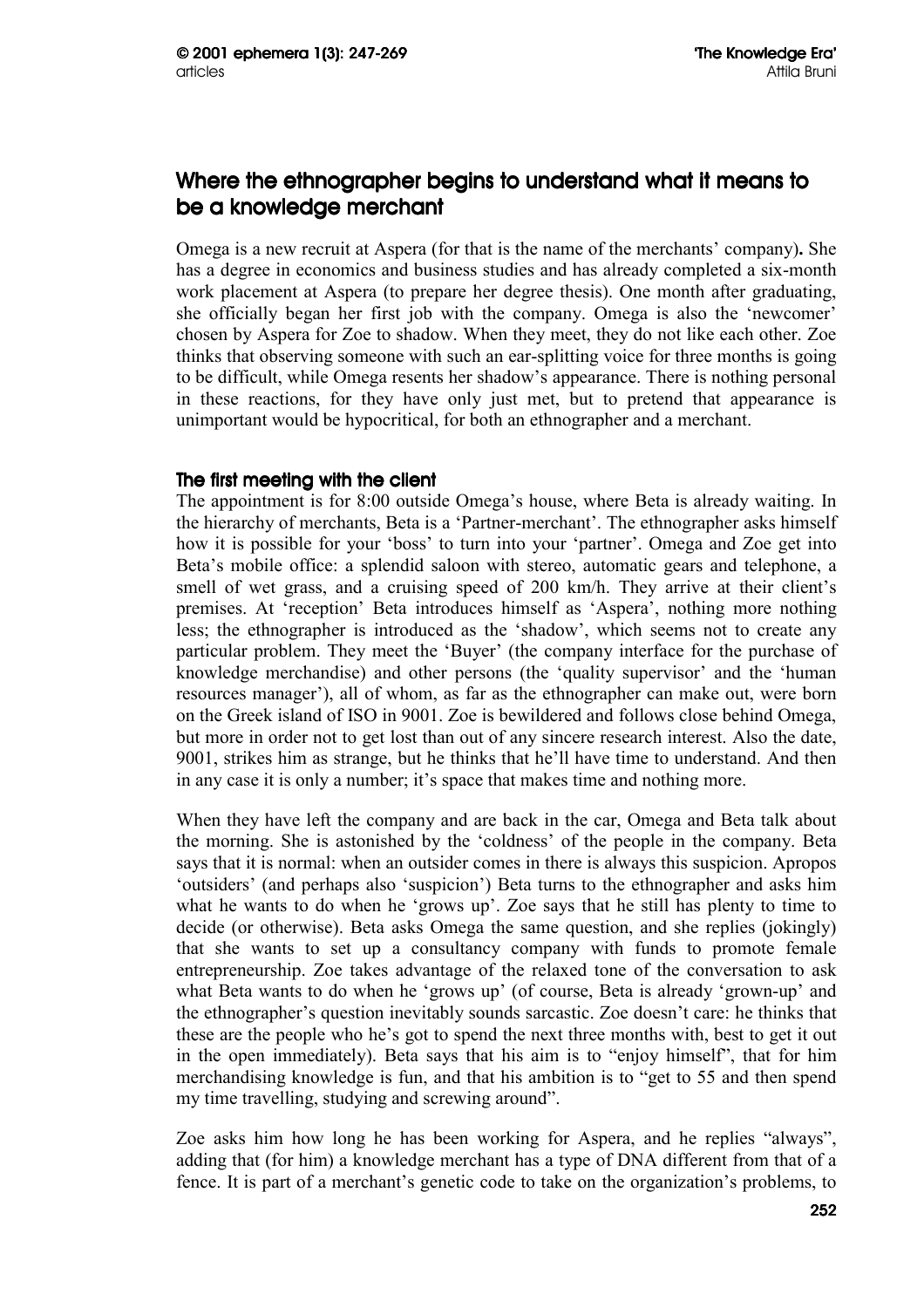become accepted and constantly valued. It is an enormous satisfaction for him to see his work bear results and to be told things like "if it hadn't been for you it would never have been possible". He concludes by saying that he regards the role of merchant as a "game", and that he thinks he'll continue to enjoy playing it for another fifteen years.

Omega asks Beta what he thinks of her "performance" during the morning, but he pretends not to hear and instead reminds her to write up her log for the day. The three say goodbye and Zoe and Omega go back to the office. During the car journey, Omega thanks the ethnographer for asking Beta what he was going to do when he 'grew up'. She had wanted to ask him but didn't had the courage. Zoe thinks how paradoxical situations sometimes are: he wasn't interested in what Beta wanted to do; he was interested in seeing how he would reply in the presence of Omega.

# The first interviews

One evening, a virtual messenger of the knowledge merchants appears on the ethnographer's computer screen summoning him at 8:00 the next morning. Omega and the ethnographer meet outside her apartment building. She gets into the car without even saying good morning, and as if thinking out loud, tells him that she is going to be in trouble because she didn't finish a job the previous day.

Omega puts on her make-up during the car journey.

On their arrival at their clients premises, it is Gamma (a Manager-merchant) who introduces the group; the presence of the ethnographer, besides being unexpected, seems unwelcome. Also Delta notices the hostility, and points it out to the ethnographer, almost reproachfully.

When the two interviewees have been introduced, the scene moves to another room. Gamma begins to describe the project and the first problems arise: the two manager interviewees do not know what Gamma is talking about, the Buyer hasn't explained clearly enough, or not at all. Gamma tries to explain the purpose of the project and then hands over to Omega. She begins a presentation but is soon interrupted. The two interviewees are not convinced by the 'competencies analysis' that the merchants want to develop. They think that it should be the merchants telling them about the competencies required to start up new business. Gamma answers that it is precisely this that they are going to analyse. They are waiting for an appointment with the Mega Director to shed light on future strategies. For the time being they must start with the actual situation, which they expect to understand from the interviews. The Commercial Director (one of the two interviewees) says that he still does not have a clear idea of the merchandise, and in any case it would take two weeks to explain everything that they do. Gamma takes offence and challenges him: "Right then, get started, I'm ready!".

The Commercial Director stands up and begins to describe the market strategies. He uses a whiteboard, although there is no need for one (the ethnographer thinks that use of a whiteboard must be the custom among people born on ISO in 9001). It is Gamma who manages the situation (that is, asks the questions) and the conversation continues between just the two of them; the Buyer listens, Delta takes notes, Omega looks bored. The Commercial Director develops a metaphor: "It's clear that for the client it's like the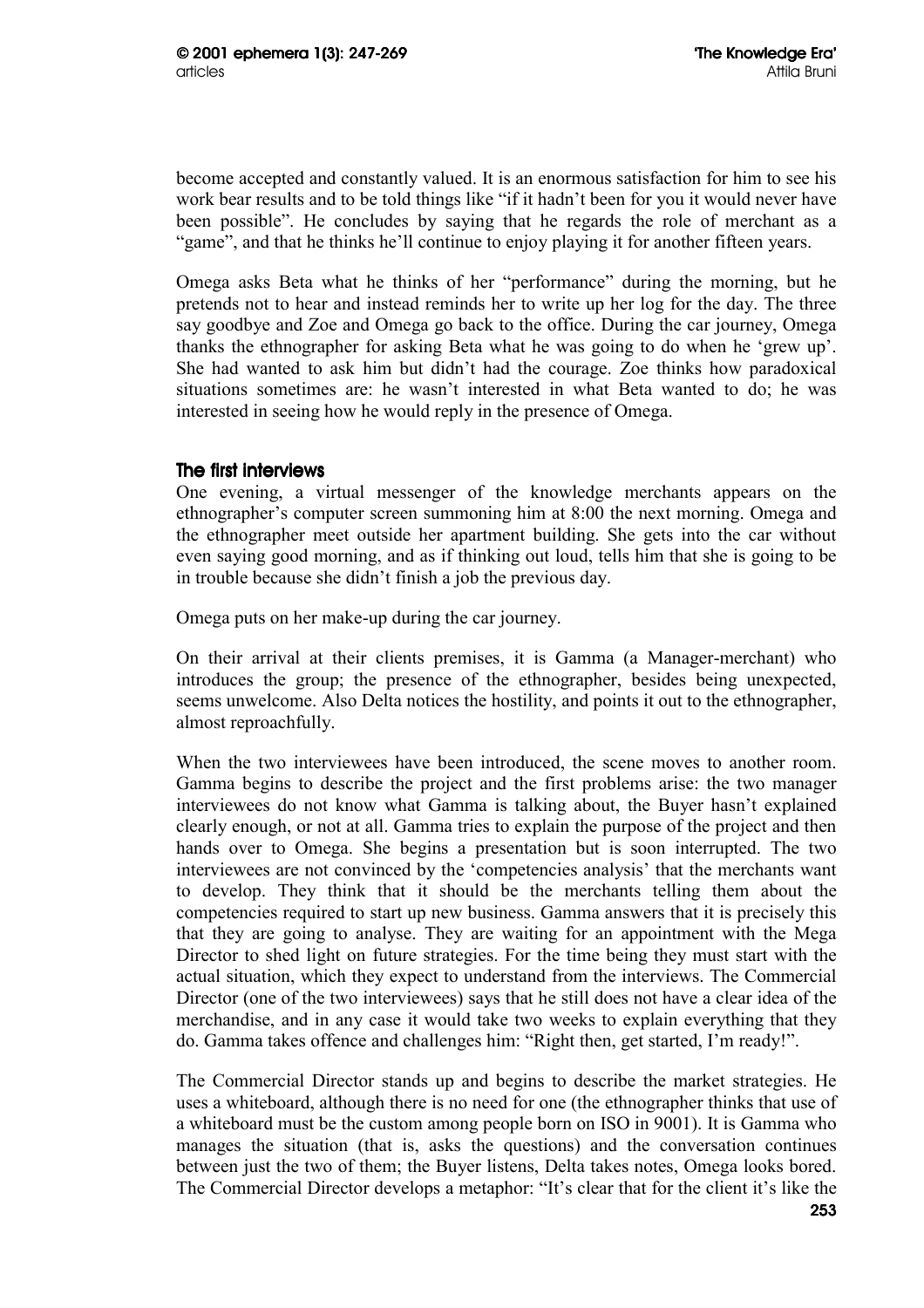war in Serbia … you can bomb as much as you want, but until you move the army in, you can't control the market." Delta say, "That's a good comparison!" and the atmosphere improves. The Commercial Director sits down, he stops drawing tree diagrams and talks in relaxed manner. Gamma stops asking questions, Delta stops writing, Omega continues to take notes with the care typical of someone who has just finished university. Although Gamma continues to conduct the interview, Delta begins to ask questions as well. The ethnographer is a convinced pacifist and has collapsed after the joke about the war in Serbia.

The interview stops at 12:30 because the Commercial Director has another appointment.

When they have left the building, Omega, Delta and Gamma talk about the morning's work, which they think has gone quite well. Omega says that she felt unprepared, Delta says that he does not really understand why Gamma wanted to make the presentation on his own but refrains from outright criticism.

# CARE?

Beta asks Delta what score he has given to one of their merchant colleagues, and Delta says that he's given him '5'. Beta disagrees: you give '3' if the person "has done his job", '4' if he's turned in a good performance, and '5' if his performance has gone "further", if it has been outstanding, if he has developed new ideas or new projects.

This is part of the only conversation held in the car during the journey to the third appointment with the client. The conversation is about CARE, Aspera's internal assessment system. Every year, Aspera holds a 'day of reckoning', Omega explains to the ethnographer in an undertone: "senior merchants assess your performance in terms of achievement and personal qualities. The result of the assessment is discussed with the person concerned and then with his or her Partner with regard to career advancement (and a pay rise). There is a score for each individual job and a final one".

Beta says that unfortunately everyone gets '5'. "Unfortunately" because that means there is no selection, whereas that is the exact purpose of the assessment system. "Luckily" every so often someone receives '2' or '1', which (according to Beta) does not automatically mean that you're thrown out of the company; it may be a stimulus (or an imperative, thinks Zoe) for you to try harder. Omega later tells the ethnographer that the CARE system is only a way to divvy up funds. Her degree thesis was on the monitoring of performance at Aspera, and she discovered that during CARE meetings the company's turnover is announced. Those present are told how much has been budgeted for pay increases and they then decide how much to give to whom according to their position in the company. This is followed by jockeying among the partnermerchants on which of their assistants should receive bonuses. So in the end everyone gets  $4'$  or  $5'$ .

However, the atmosphere in the car is not as relaxed as it was on the previous two occasions. Omega, Delta and Beta say very little, and above all none of them mentions today's meeting. Only the ethnographer feels at ease: he still does not know that today the merchants must meet the Mega Director.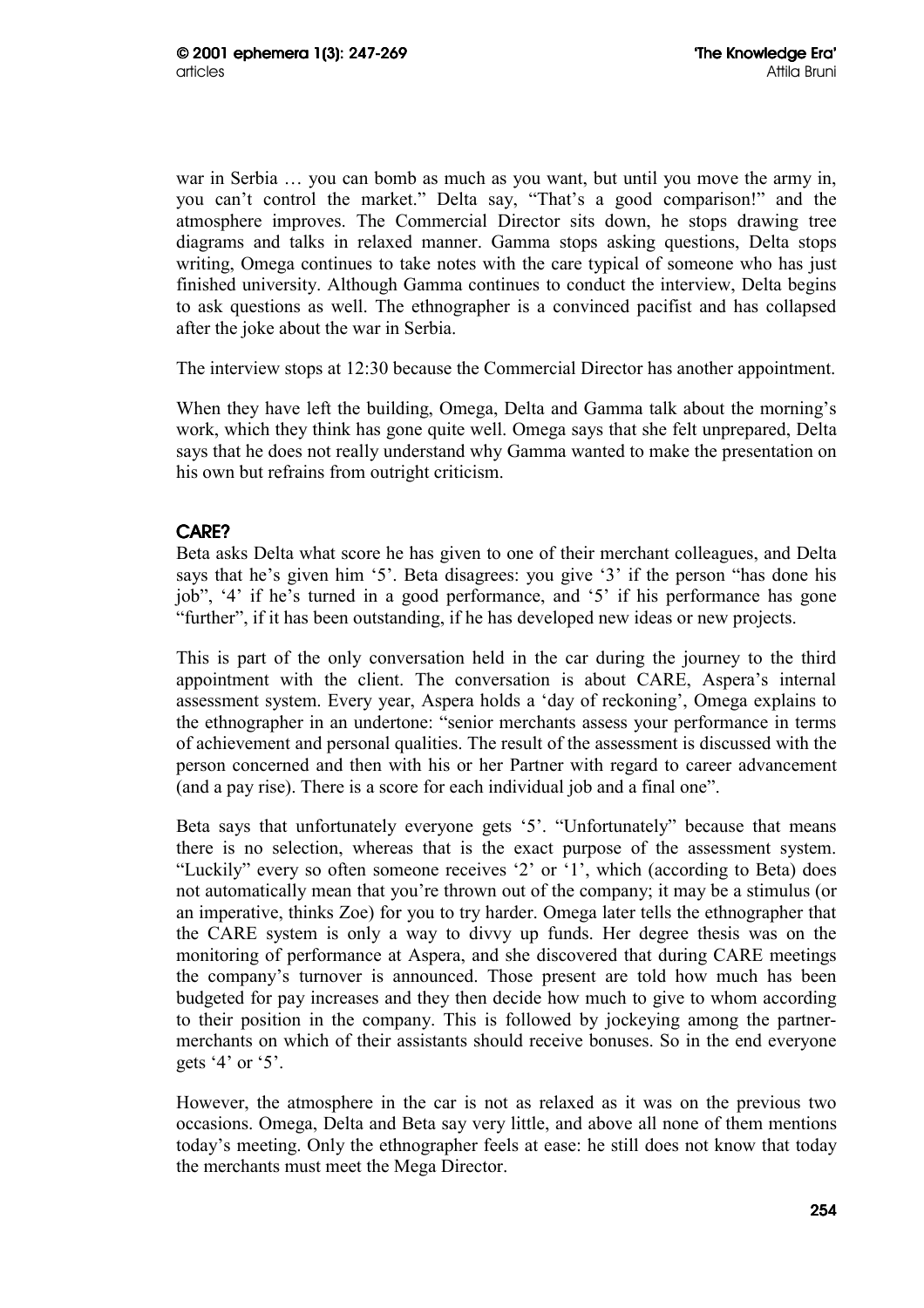# When the going gets tough ...

On arriving at the company, the group discovers that the meeting has been delayed for an hour. Beta asks the Buyer if there is a room where they can work while they wait. When alone, the merchants discuss what they want to 'obtain' from the interview with the Mega Director.

Gamma reports on the state of the project, Beta and Delta take notes. Omega works with her computer, drawing a graph that she has forgotten. Omega has had problems with the presentation. Gamma telephoned her on Friday evening to tell her that there were changes to be made, and she worked the whole weekend, even though she had planned to relax. She sent the presentation to Delta, who made some minor changes and then gave it to Beta, who was not satisfied and sent it back to Omega. She, however, did not know what to do, and now she has even forgotten a slide… Gamma, Beta and Delta talk; Omega watches in silence, her computer switched on in front of her. Delta asks her to call Aspera for "service communications". Omega therefore has to leave the room in order not to disturb the conversation. When Omega returns, the three are leaving the room to begin the meeting with the Mega Director, and they are leaving without her. In this way they can also avoid the intrusive presence of the ethnographer, who as Omega's shadow remains in the room with her. The reason given for her exclusion ("there shouldn't be too many of us") strikes her as an excuse (and in fact the Mega Director has ordered: "no women, and no shadows!"), she thinks that she must be doing a dreadful job to deserve such treatment and already imagines an enormous '1' being dumped on her. Before leaving the room, moreover, Delta gives her some administrative matters to attend to (mostly telephone calls) and this puts her in an even worse mood: "You get a degree and everything… and then you go off and work as a secretary! Why do they have to stress me out like this?" The ethnographer cynically points out that stress management is probably one of the most crucial aspects of her job.

Perhaps because of this excessive dose of cynicism, something unforeseen now happens. Omega is hit by 'slide syndrome', an illness widespread in tropical tourist villages and also rather common among knowledge merchants. The 'slide syndrome' consists in the fact that you have spent long hours the previous night preparing a superb set of slides and then find there is neither a projector awaiting you nor an audience prepared to listen to you. Omega decides to use the ethnographer: she deploys the rhetorical device of "valuable research data" to force him to listen (with feigned interest) to her presentation. Not in all its details, but she shows him her slides, the more 'problematic' ones especially, and then goes to the whiteboard and draws a diagram of how she wants to present the situation. She repeats to herself the mantra: "presentations should be perfectly sequential … otherwise they're useless … perfectly sequential … otherwise they're useless … sequential … sequential … useless …".

After half an hour or so, Gamma, Delta and Beta return. They have met the Mega Director but did not present the project. Beta is pleased because he can see an intricate situation with plenty of opportunities to do business. Delta is less confident, although Beta's buoyancy reassures him. Delta and Beta swap comments: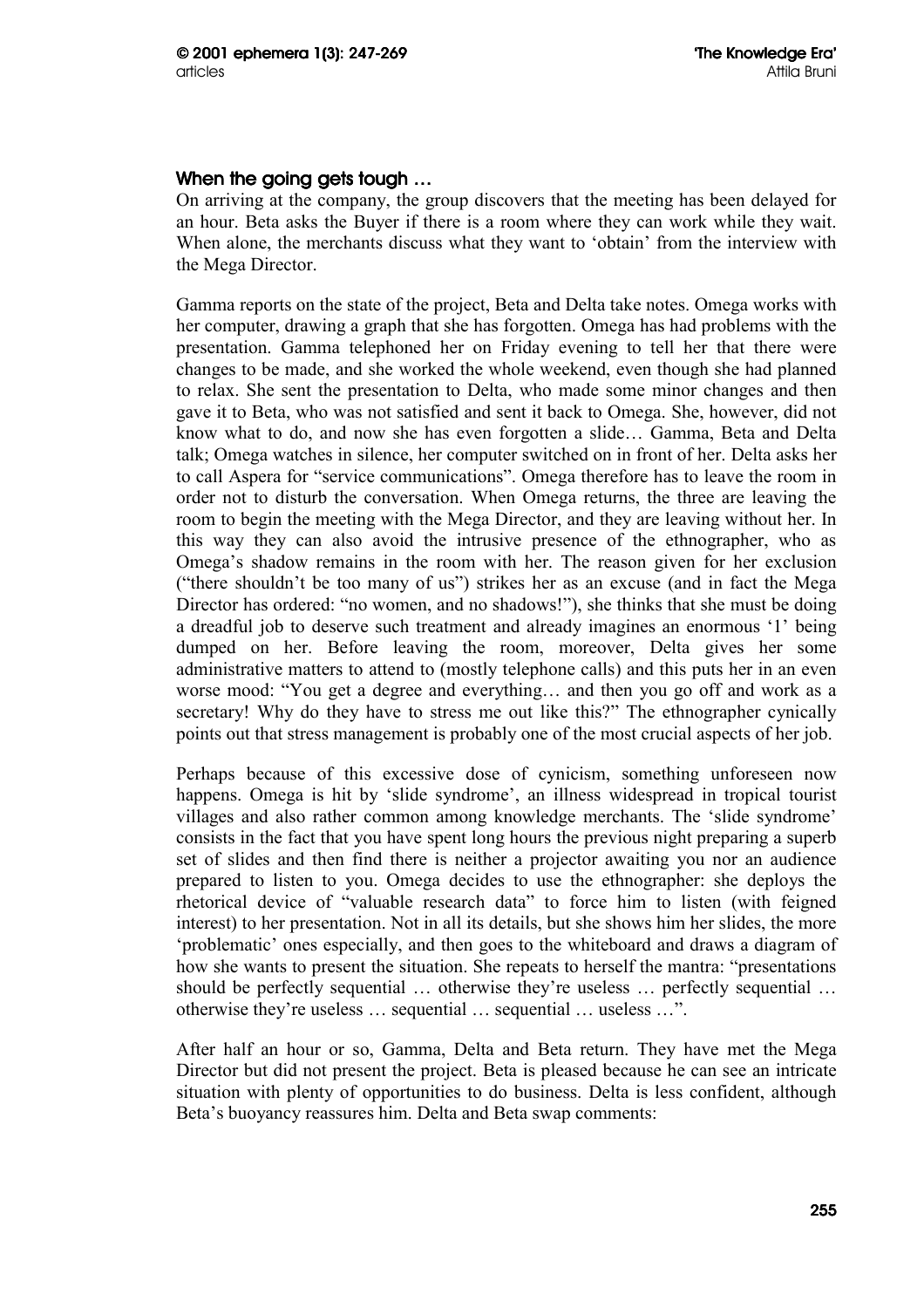Delta: "The Mega Director wants to see how Aspera works, so he's going to invest peanuts in a teeny little project. It's like going to a restaurant and ordering a glass of mineral water to see how good the service is."

Beta: "We'll do a little project just like they want, and then we'll say that we've already thought about how to do it big-time."

The ethnographer (who deconstructs when bored) asks what doing a glass of mineral water 'big-time' would be like.

### …the tough gets going

The meeting begins. The Mega Director sits at the head of the table with the various section heads to his left, and Delta, Omega, Gamma and Beta to his right. Omega's shadow sits at the end of the room, a long way from the table and close to a bonechilling air conditioner. Is this, he asks himself, the 'researcher's privileged vantage point of observation' so widely cited in the literature? And isn't it odd, he muses, how all you need is an air conditioner to work out where you are. During this first month with the knowledge merchants (whose natural habitat requires air conditioning, certainly not the humdrum oxygen breathed by ordinary mortals), he has learnt that the air conditioned by Beta's machine (for example) does not have the same quality as the air conditioned by the machines in the Aspera offices, which differs from the air at Laguna University, which in turn differs from the air that they are breathing now. He begins to imagine writing an article on air conditioning as an organizational process. He has been told that the introduction of air conditioning at both Aspera and the university coincided with a ban on smoking. All the windows were hermetically sealed, because of the new air conditioning system, so that anyone who dared light up a cigarette was immediately detected. Which did not mean (as usual, and as Zoe has already realized) that people stopped smoking. Some Manager-merchants still smoke, and so too do some of the senior-secretaries. But once Zoe saw a Manager-merchant (with a glorious career in the army behind him) make a Junior-merchant do ten push-ups because he had smoked in the office.

Zoe stops day-dreaming when he hears his name spoken. It is Beta, who has begun to present the knowledge-merchandise, as well as introducing the group of merchants in strict hierarchical order, with the ethnographer added as an after-thought. His voice is loud and assertive; he times his pauses well, with no hemming and hawing. While still standing next to the screen on which the project slides are being projected, he hands over to Gamma, who continues itemizing the merchandise, and then concludes.

Nobody speaks.

Beta tries to add a more incisive finale to the presentation. The Mega Director raises an objection. Beta turns to Delta and Omega, asking if they want to reply ("Coward!" thinks the ethnographer). Omega answers, but somewhat too 'technically', so that Beta interrupts her to emphasise the freshness of the merchandise. The Mega Director makes a damaging criticism while leads to tough discussion and finally to the client's refusal to buy the knowledge-merchandise.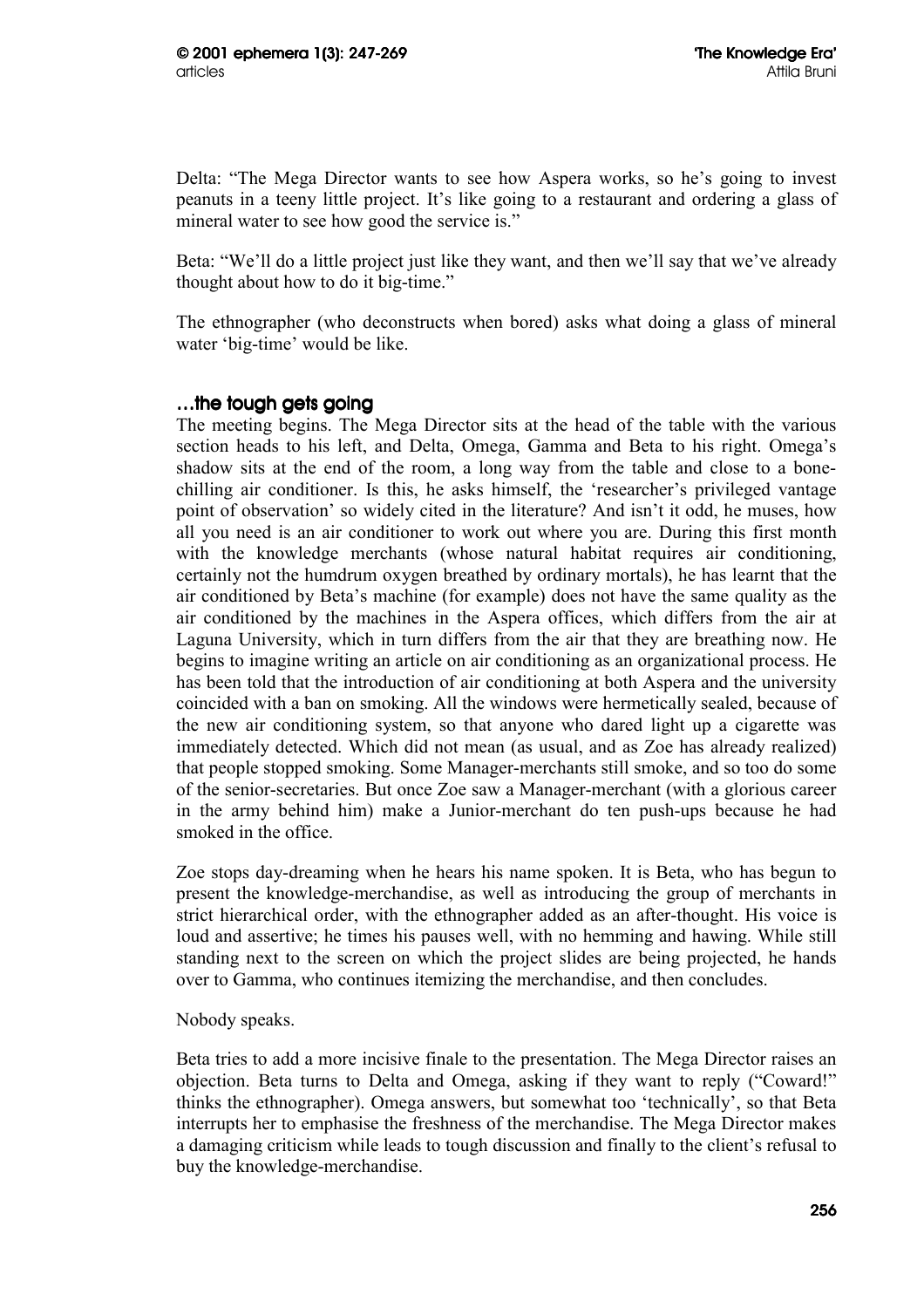When the meeting has ended, the merchants go off to the Buyer's office where, crimson-faced, he apologises for what has happened. The merchants are equally crestfallen.

On the way back they discuss what to do. Gamma tries to find a "domain" in which to intervene. Delta worries that their reputation as merchants has been damaged. He proposes that instead of doing what they have been taught to do in the passive role of the merchant who always goes to the client, listens and then does everything he wants, they should force the Buyer to clearly say what kind of knowledge-merchandise his company is interested in. But, Beta replies, that would be to double-cross the Buyer, who is instead (according to Beta) belly up and ready to do anything to help. Delta and Gamma continue to discuss the problem, but without finding a solution.

The ethnographer is in a panic: too much talk, too many words, too many metaphors to follow and note down (sitting in the back of a car travelling at 200 km/h). And then too many new events, too many situations to interpret, too many incidents from the past. Zoe knows that he has witnessed a 'critical event', one that his colleagues would give anything to observe, and yet he does not know what to make of it. This is the first time he has attended a meeting of this sort, and consequently he does not how it 'should have' proceeded. To be sure, the merchants presented merchandise that was rejected; you don't have to be an ethnographer to realize that things did not go according to plan. But that was only the outcome. What about the process? What is it that should convince the ethnographer that he has witnessed an event 'unique' in terms of processes? Perhaps the client always rejects merchandise the first time it is pitched to him, so that what is a critical event for the consultants is merely a routine one for the Mega Director.

The next day Gamma receives a telephone call from the Buyer. They agree on another project (this one is called 'Skills Census'). When Gamma finishes talking on the telephone, he gives the others the gist of the conversation: "In the end I sold him the project that I wanted".

# Where the ethnographer begins to realize how tough the knowledge market is

In the meantime, the work of the rest of the research group at Laguna University has gone ahead. To tell the truth, when the three young researchers meet again on the island, they have little to say to each other. They have different vocabularies and attitudes, and above all they have diverse interpretative schemes with which to make sense of what they do. Bassiano's main aim is to write his degree thesis, so that although his research work is focused on intelligent agents, its overriding purpose is to enable him to put together a bibliography for his thesis. His attitude can be summarized as: "I'll study anything you want, as long as you let me study things that are useful for my thesis". Soemia instead has the problem of finding a job; more specifically, she views her research as a springboard towards a brilliant career with Aspera. It is not that she is uninterested in extracting mental models, but she wants to be sure that it will give her a permanent job with the knowledge managers. Her attitude is therefore: "I can extract the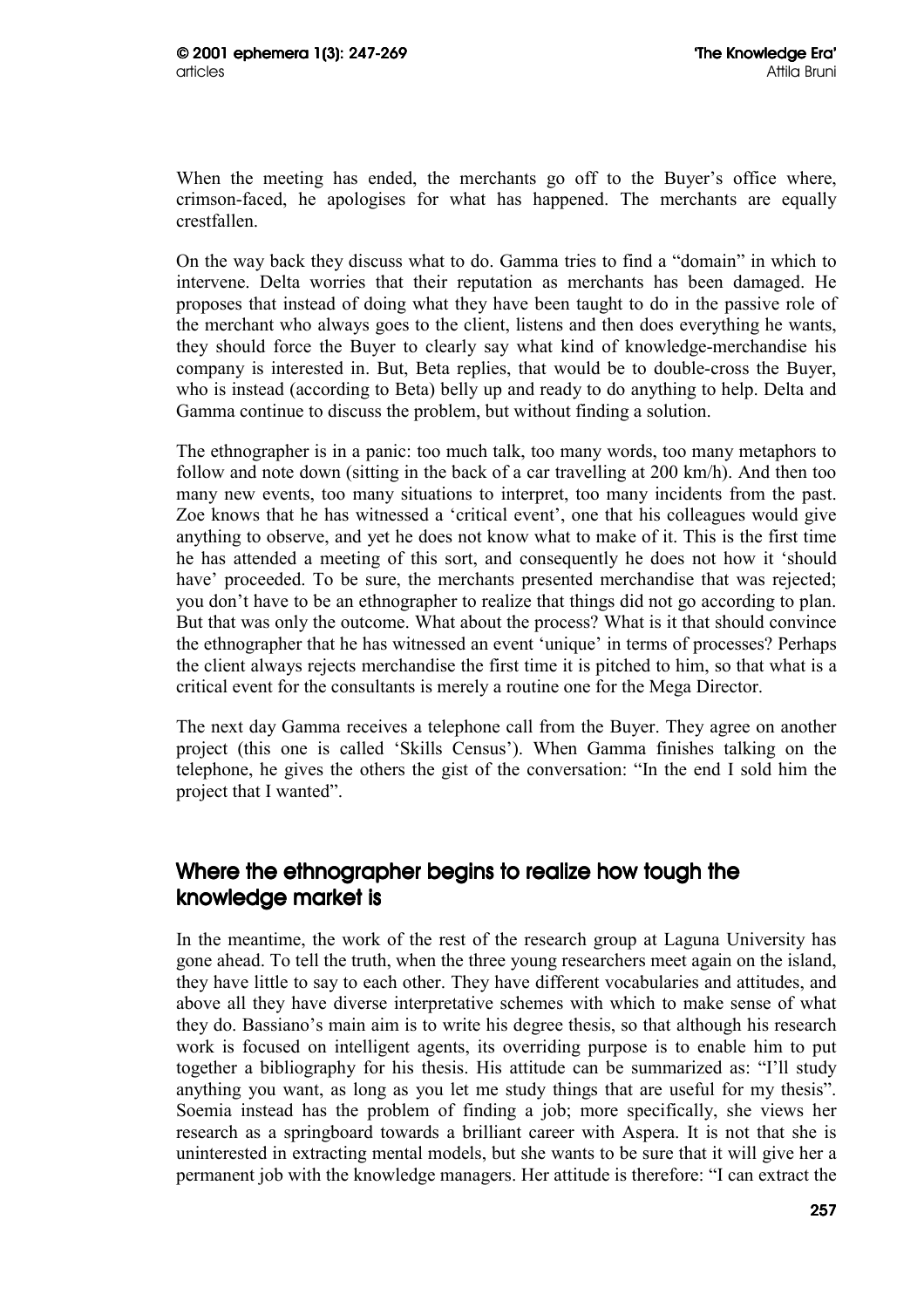mental model from a courgette, as long as you don't ask me to reflect on the why and wherefore". Zoe is intrigued and amused by the situation and exploits his role as shadow to stay on the threshold of events; he is often irritating, because he constantly asks questions. Moreover, it often seems that he is pretending not to understand, so that the others are forced to explain everything in the smallest detail. He does not do this deliberately, in the sense that he truly does not understand, but it is the way that he does it that is annoying. Because when Zoe does not understand something, he does not ask for explanations timidly or obsequiously; on the contrary, he uses his ignorance as an excuse to talk to as many people as possible, and to prompt collective discussion. An example was when he failed to understand a joke played on him by a secretary and reported it during the second meeting of the research group.

# The second time

The second meeting of the research group has been eagerly awaited by everybody, especially the knowledge merchants, who are anxious to have something 'deliverable' to place on the market. The results of the mental models and intelligent agents sections are presented by the two project directors, not the by the young researchers. Nothing is added to what was said at the first meeting, the only noticeable difference being that the logos of Laguna University and Aspera now appear in the upper-right corner of the slides.

The preliminary results from the ethnographic area are instead presented by Zoe himself, because his academic supervisor is still recovering from her fit of pragmatics. Zoe is happy that he can present his work in first person, but he is also preoccupied. Less because his presentation does not involve the use of PowerPoint (a totemic software application which invariably forms the background to the merchants' ritual meetings) than because he has decided to report an episode that happened a couple of days previously in the Aspera offices, and which has greatly helped him to understand the organizational structure in which the knowledge merchants operate. Thus, when his turn comes, he asks those present to read a sheet of paper on which he has written the following:

### THE ORGANIZATION IN THE WARDROBE?

I am in the northern Italy offices of a well-known company operating in the knowledge market. I am there to conduct ethnographic fieldwork. I am in one of the offices together with three other persons, whom I am observing. Sigma comes into the room. She has been described to me as the company's "historic and living memory". I was introduced to her when I arrived on the first day, and since then we have exchanged cordial 'good mornings' and 'good evenings' but we have never talked. Sigma needs to make some photocopies, and I am sitting in front of the photocopier. So I stand up and make room for her (the office is rather small and the five of us can only move around with difficulty). When she finishes photocopying, she stops in front of me and asks me to follow her. Because, she says, she wants to talk to me for a moment. We go into the office of one of the managers (who is not on the premises), she closes the door and begins:

"I'm sort of a mother figure round here, because I'm the oldest. You're just about the same age as my son." She wants to give me a piece of friendly advice ("Don't think that I want to …") about my appearance ("You're a youngster .. who's a bit …"): "The world of work is different from university!"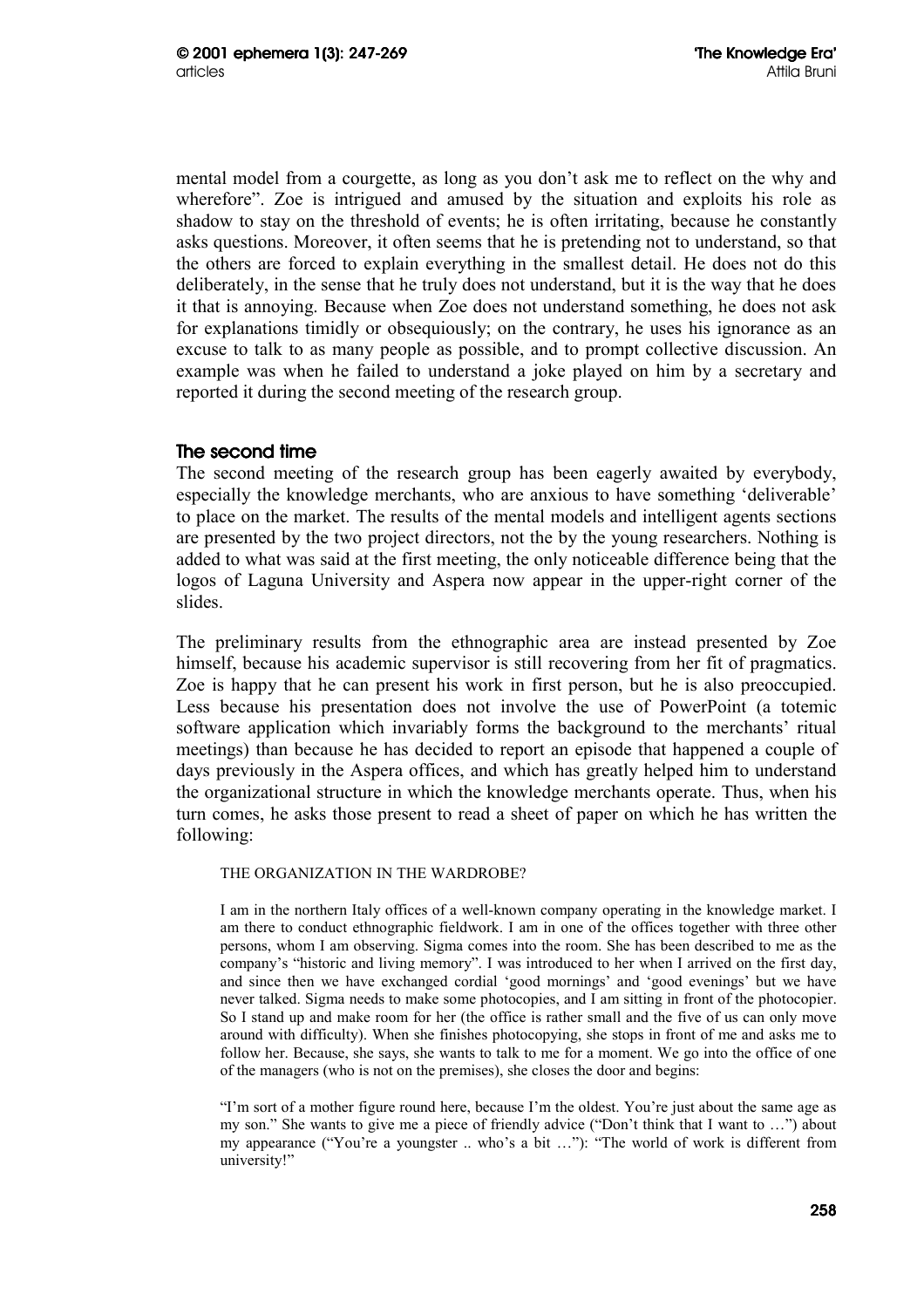I entirely agree with her, but I fail to understand what it has got to do with my appearance.

"Last week you were in Milan" (at an Aspera branch office). Indeed I was, but I did not realize that she knew. In any case, I still fail to understand.

"It seems that you were wearing a T-shirt …a bit creased … well, everyone noticed it (reproachfully) … I'm not telling you to wear a jacket and tie, but be a bit more … fortunately today you're wearing proper shoes and not trainers … I'm not telling you to change your ideas or your personality. The habit doesn't make the monk and the desk doesn't make the man, but … really (I'm telling you because you're the same age as my son), things are different in the world of work ... Then, as long as you're here, which is only a small branch ... unless there's a meeting ... but when you go to MILAN!"

I have the dazed expression of someone truly unable to understand.

"Try to sort yourself out! You're a youngster … Me too, when I first saw you I thought 'and who's this, how dare he come in here without anyone introducing him to me' (though in fact I had been introduced to her immediately) … I mean, for pity's sake … look, really, I'm telling you this as if I was your mother, don't think that I'm crazy … but the world of work is different, I wouldn't want you to think … really, take my advice."

Zoe uses the episode to draw the merchants' attention to a number of features. Firstly, the organization's internal control mechanisms. One could, in fact, offer various interpretations of 'what really happened' and 'why' a secretary should take it upon herself to inform an outsider about the dress code and behavioural standards necessary for him or her not to be 'noticed'. Apart from these aspects, however, it is the entire process that is significant and raises further questions. The secretary mentions an event that occurred at a time and a place where she was not present. For her to know about it, she must have been told by someone. That 'someone' may have been a superior or a colleague, but she nonetheless felt authorized to intervene; or perhaps her intervention was explicitly requested; or perhaps whoever told her about it knew that it would prompt her to intervene; or perhaps it was a combination of all three explanations. Whatever the case may be, the aspect to emphasise is the intrusiveness with which the organization (albeit in the reassuring and kindly guise of 'mama') enters people's personal lives, to the point of rummaging through their wardrobes. Moreover, Sigma's speech evinces that Aspera's various branch offices do not all enjoy the same prestige. Yet there is a background image that must always be conveyed and enhanced during the ritual situations (like meetings, for example) when the organization meets (and represents itself to) itself. And then there is Sigma's expression "the habit doesn't make the monk and the desk doesn't make the man", which fascinates Zoe because it involves a plethora of metaphors: the reference to so markedly male a figure as a 'monk', the connection between religious life and work, the translation of a popular Italian saying ("the habit doesn't make the monk") into an organizational maxim, the assigning of the same aesthetic value to a desk as to a monk's habit, the image of the desk as something 'worn' like a habit … in short, the translation into the merchants' jargon of the weberian "Protestant Ethic and the Spirit of Capitalism". All these elements (control, hierarchies, rituals, aesthetic canons, the metaphors that give meaning to organizational action) are well known to organization researchers, as well as being abundantly documented in the literature (the habit doesn't make the monk … the desk doesn't make the man … does research make the scholar?). But, Zoe asks himself, is there not a further interpretation to be made of the interaction with Sigma? He has reflected long on the matter and has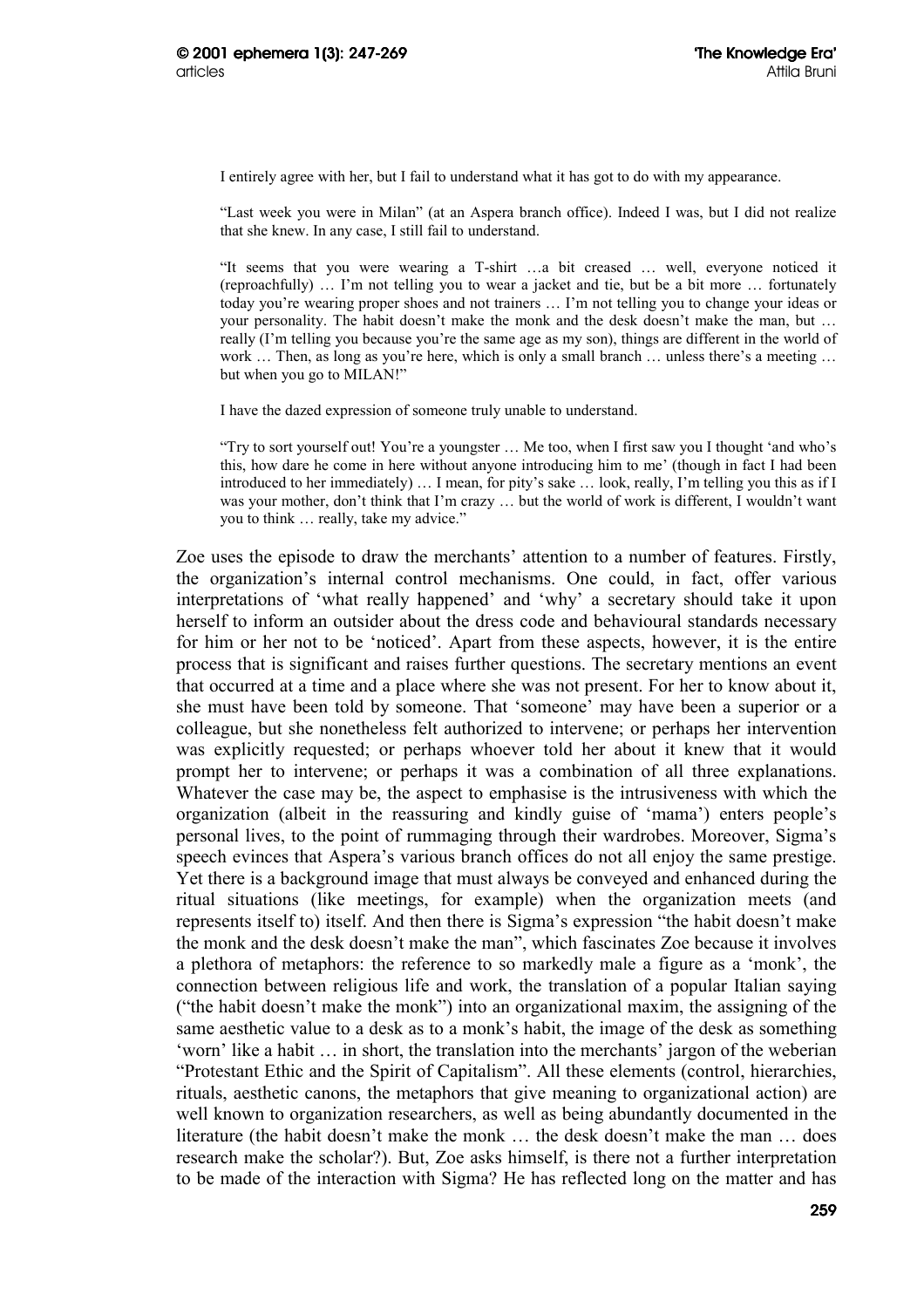concluded that there is indeed something worth dwelling on: something that Sigma said but was then lost in the exchange.

This reflection was also stimulated by the events that followed his presentation. His entire speech, in fact, was intended to argue that Aspera's pervasive hierarchical structure impedes the spontaneous formation of communities of practice, however much the people that he has observed indubitably share practices, and first and foremost the practice of describing themselves as a community of practice. Zoe proposes to the merchants a reading of their work as 'display' activity: that is, as exhibiting, showing, parading, flaunting; forms of action whose common denominator is that they are centred on an object and directed towards an audience. And considering that the merchants talk so frequently of 'play', Zoe is beginning to see their activity as exactly that; not as comprising 'game rules' in Crozier's sense, but with the twofold meaning of 'game' (when he defines the content of consultancy work) and 'play' (with regard to 'how' the consultancy is done). This is the final image in Zoe's presentation. The merchants are enthusiastic, much more pleased than Zoe expected. They have been highly amused by the Sigma episode, and as he recounted it they glanced at each other and sniggered, muttering comments to each other like: "See! She's done it to him as well!" Secondly, the idea of the 'display-game' greatly interests them, and they entirely agree. Indeed, two hours after the presentation Beta (who was not present at the meeting) calls Zoe on his mobile phone to congratulate him on the presentation, and also to ask him for clarification about this idea of their work practice as a 'display-game'. Zoe is surprised because he thought that his speech, with its thinly veiled irony, would arouse at least conflicting reactions. All this enthusiasm and good humour makes him suspicious: perhaps the merchants can see something that has escaped him, because he is too absorbed in his ethnography. The suspicion is reinforced by a dream that comes to Zoe some nights later.

### The ethnographer's dream

One night Zoe has an ethnographic dream. He dreams that he is observing a meeting of the knowledge merchants. The meeting is being held in one of the Aspera offices, but the room is structurally identical with the kitchen in the ethnographer's flat. The knowledge merchants are sitting around a table and talking; the ethnographer is seated at a distance from the group, close to the door. As he watches the meeting, the ethnographer feels a cold blast of air-conditioned air. He looks up at the ceiling, and notices that hanging above the table where the merchants are seated is a large and elaborate lighting fixture. The ethnographer's eyes follow the various filaments that radiate out from the main body of the object, and he realizes that what appeared at first sight to be a lighting fixture is in fact an enormous spider. The spider dominates the entire room, and the ethnographer now sees that its cobweb (which looks like ordinary electrical wiring) covers the merchants sitting around the table. "Fortunately," he thinks, "I'm outside. But them … how can they fail to notice that they're covered with a cobweb?"

The dream continues. The next scene finds the ethnographer at one of the Aspera branch offices discussing his research with the knowledge merchants. At a certain point, the merchants take the ethnographer into an office and ask him to continue the discussion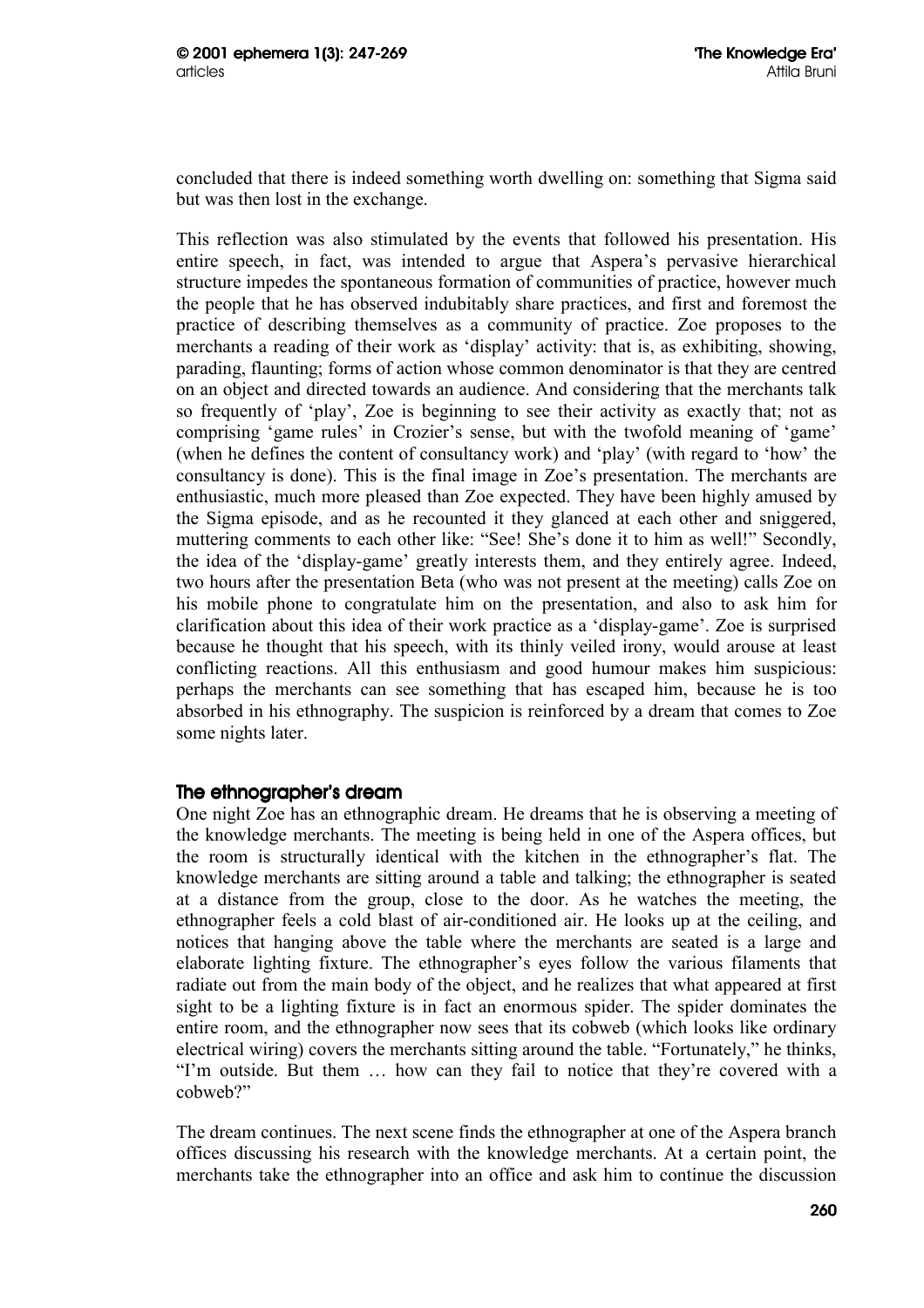sitting around a table. The ethnographer immediately recognizes the office: it is the kitchen in his flat! He realizes that they are going to have their discussion with an enormous spider hovering over their heads. He is not frightened, however. On the contrary, he is curious to see what will happen, to find out what he will see and feel beneath the cobweb. So he sits at the table with the knowledge merchants, and as the discussion proceeds he looks around in search of the spider and the cobweb. But he cannot see them: the only thing above his head is the large lighting fixture. He thinks that this is due to a trick of perspective, the same one that prevents the knowledge merchants from seeing the spider. However, there is something that does not add up: he knows that there is a spider, he has seen it very clearly, and he should be able to recognize it again without difficulty. Though the perspective may have changed, there must still be details that make the chandelier recognizable as a spider. The ethnographer continues to look up at the ceiling, in search of evidence of the spider, but he sees nothing except the main body and branches of the lighting fixture. Nor can he see the cobweb, only the electrical wiring. The ethnographer is utterly bewildered: he doubts his own sensations and his own memories, and continues to gaze up at the ceiling, showing little interest in the discussion (which still continues) and a certain amount of agitation. At a certain point, the knowledge merchant sitting closest to him (Beta) leans over and murmurs: "Have you seen the light fixture? You know, it's really a spider, and the room's covered by an enormous cobweb. As long as you sit at this table you won't see it, but I assure you it exists. Don't worry, though, the spider's harmless. The reason why we try to make it look like a lighting fixture is that we don't know how to explain why it's here. You know, so that the people who come in here aren't frightened ...".

When the ethnographer wakes up, he has the impression that things are getting clearer. The still unresolved aspect of his ethnographic observation and interpretation is 'why' Sigma cared so passionately about the appearance of a person who did NOT belong to the organization. But he had misunderstood: Sigma's entire speech was intended to point out to the ethnographer that his assent was not required because he was considered part of Aspera. She told him this very clearly at the outset: "the world of work is not university!", thus identifying the context of which the ethnographer was part and which framed the rest of her argument. Zoe thought that his role as 'researcher' exempted him from sharing the practices of the people observed, and more in general, from involvement in the projects being prepared by the merchants. He thought that 'merchandising' and 'researching' are distinct activities, and that his observations and interpretations were entirely unconnected with the merchant's trafficking in ideas.

He now begins to imagine a situation in which he, the research project, and the research group are instead an integral part of the merchants' project, and that they are all functional to ensuring its successful outcome.

With this doubt in mind, Zoe begins to notice a series of details that had previously escaped him. Three of them will suffice here as examples.

- One day, during a car journey, Delta says that he needs 'to take a leak'. He tells Omega to stop the car and relieves himself at the side of the road. He tells Zoe not to write it down, and Zoe realizes something new. When Delta or anyone else use expressions like 'don't write this down' or 'listen carefully', and similar peremptory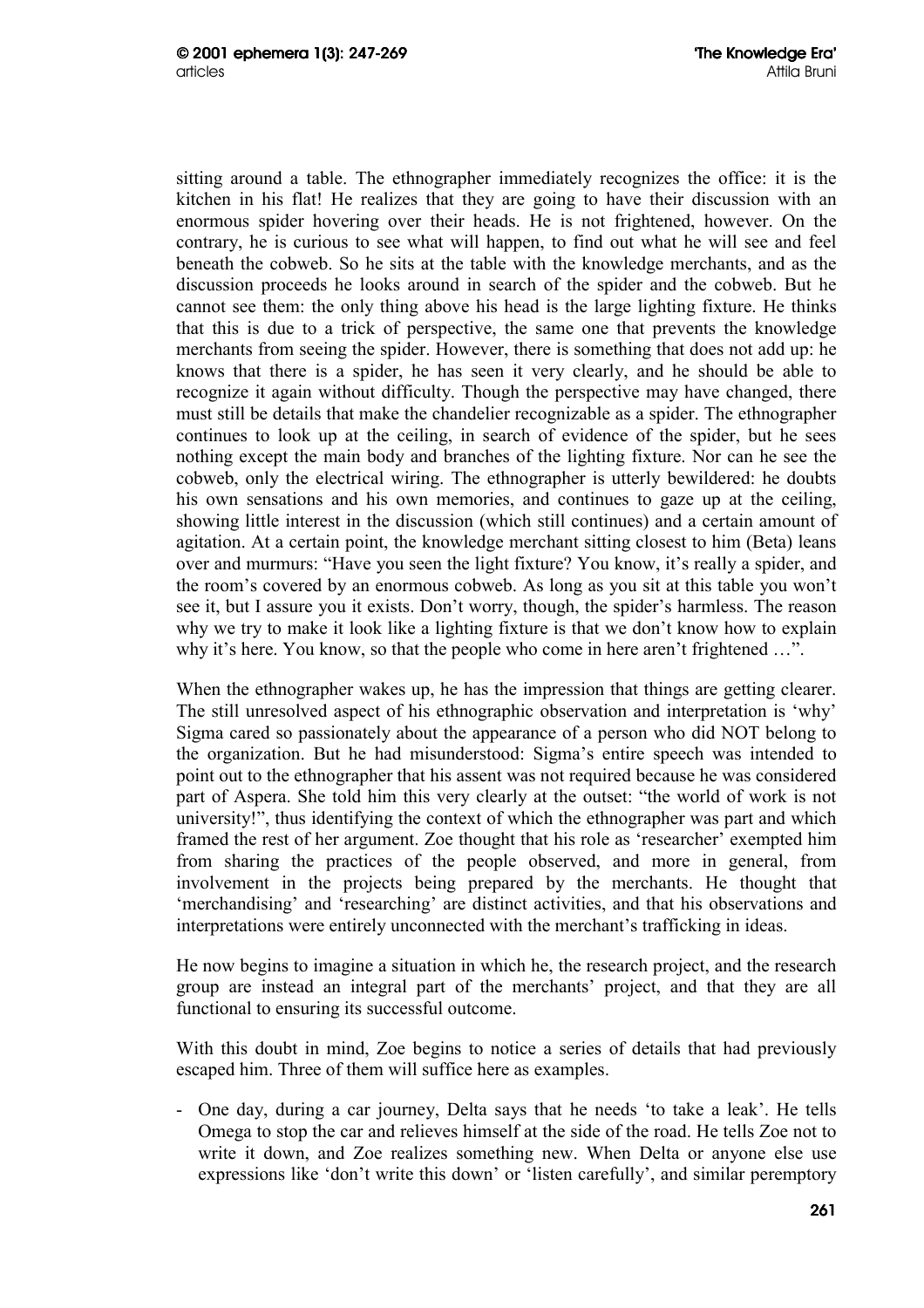phrases, they are fashioning their community of practice. Their assertiveness is directed not at Zoe but at practices, some of which can be reported, others not. Taking a leak at the side of the road is not a practice to be shared. Putting on your make-up in the car is a relative aspect which can be mentioned. Two consultants engaging in informal conversation is a practice that should be consolidated and therefore carefully noted.

- One afternoon, Omega causes embarrassment between Zoe and another merchant by asking an inappropriate question. Zoe thanks her through gritted teeth, and Delta tells her that the mistake will certainly cost her a '2' in the final assessment. Delta is joking, but a doubt crosses Zoe's mind: what if Omega is really going to be assessed on her performance as 'observee'?
- One day, during a halt at a motorway service area, the ethnographer goes off for a moment while Delta and Omega are talking together. When he returns, Delta says to Omega: "Go on, tell him!" The two of them snigger. Zoe does not understand, and Delta explains that Omega has just told him that she now understands something he was telling her in the car. Delta thinks that it was a good ethnographic example of knowledge sharing, so he has asked Omega to repeat the scene for the ethnographer. Then they ask him if he believes everything that they tell him, and if he is not sometimes bored with listening to them. Zoe thinks that he is not bothered if what they tell him is 'true'; he also thinks that you need a boundless sense of selfimportance to believe that someone can find you interesting for eight hours a day, three days a week, for three months on end.

But he is finally convinced of his suspicions when he re-reads parts of his fieldnotes taken during two days of observation:

7/5/99 – Aspera

The context is the Conference Room at Aspera. The room contains a (large) table with seven chairs, a photocopier, two telephones, a picture (an abstract), a bookcase displaying various Aspera publications and another bookcase containing various management and computer journals. Soemia has been in the room until three minutes ago. Soemia has just asked Delta and Omega what they have to talk about. They tell her that they've got to prepare the project for the client. She says that she'll go back to the other office and that if they need her, they should call her (QUESTION: why does Soemia spend so much time in the Aspera offices? Why is she on such good terms with Delta and Omega? In what way could they have need of her?)

Omega: "Are we going to do the slide straight way?"

Delta: "Work on the living flesh?" (COMMENT: but if the slides are "living flesh", are concepts "dead meat"?).

(…)

They joke about the methodology to use and call it the "Schnauzer method" and the "Strunz model". They are laughing so loudly that Omega asks me to shut the door. (without thinking, I close the door, but I am surprised … am I not a shadow?).

Soemia comes into the office. She has spoken to another merchant, who needs to receive some of their documents. He also has a problem with his PC. Omega offers to lend him her computer; first, however, they go off together to have a look at the other one. (COMMENT: Soemia's presence is taken a little too much for granted).

(…)

Delta and Omega distinguish between 'functional' skills (concerning the technical aspects of the job) and 'intrinsic' skills (leadership, innovativeness, analytical ability, etc.) and try to think of some examples to put on the slide. Omega asks me to help them. I answer, "I don't exist!" She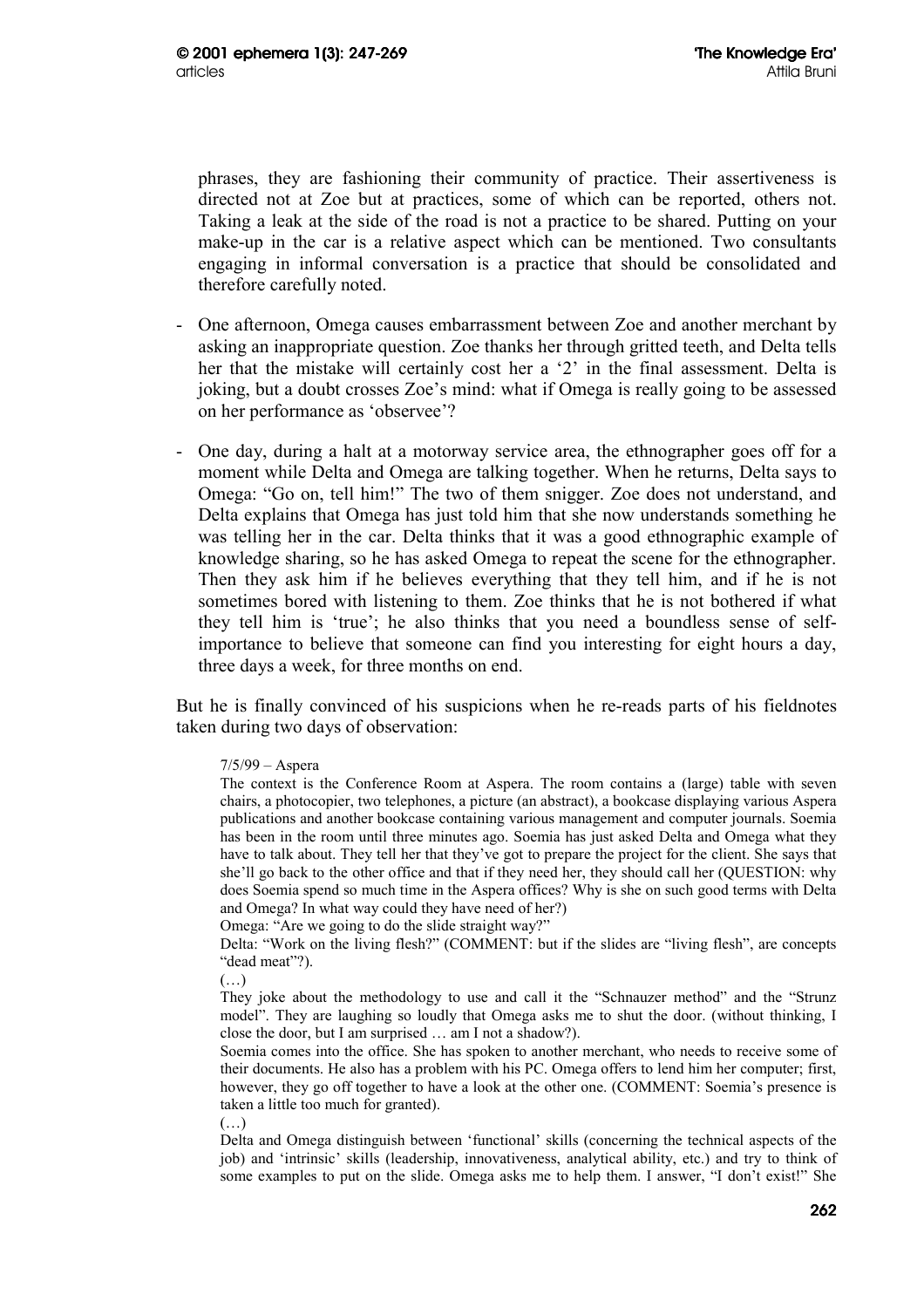says, "Yes, but you're here, you're watching us do this presentation, trying to define concepts ... who knows what you think … but we've got to find a simple way to explain it to the client".

They decide to use 'knowing how to cook' as an example of a functional skill. Omega says that it should be clear that they are taking only 'knowing how to make pasta' as an example. Delta asks me to help them, even if only to come up with a formal definition of 'knowing how to make pasta'. I say 'no'. He asks if it is because I am observing them, or because I don't like what they are doing. Obviously it is because of the role that I am performing. Then Delta tells Omega to ignore me and not to be distracted by me. Omega points out that it is *he* who is being distracted.

They want to find a fictitious name for the methodology. Omega objects. Delta replies that there is no need: they can do it as joke for when they show the slide to Beta. Omega says that they should do the 'real' one first and then attach the 'fake' one afterwards.

Delta: "Beyond the bounds of decency".

Omega. "Beyond 5 … we'll send the project to Beta and tell him that we deserve a 5."

They compile a 'joke' slide on the methodology.

They are enjoying themselves hugely. They imagine a series of absurd situations. In one of them, Beta sends the presentation to the Buyer without even looking at it, and the Buyer telephones him for explanations. Delta says that if they had someone able write articles in perfect academic style, they could pass anything off as genuine: that would be a good source of business!

They don't know what title to give to the questionnaire. They decide on "Semi-structured questionnaire in electronic format, which means … everything and nothing!" (they laugh)

I ask why they have not cited the authors whose definitions they are using. Delta tells Omega to make up some references, "so that we've got our backs covered. Well done Omega, we've done a good job today … complete tosh, but well done". Delta says that they should involve Soemia during the afternoon so that they can work out how to structure the list of skills (comment: Soemia?).

(…)

Delta has told Omega to set up a conference call with Beta and Gamma. Gamma is on the line. They have sent the presentation to him, and he looks through it while they explain. They come to the 'joke' slide and laugh loudly. Gamma says what he thinks and then surprises everyone with a new definition: "Stragetic Knowledge Areas". On conclusion of the telephone call, Delta and Omega begin work on Gamma's suggestions. Soemia is also in the room, writing memos to Beta and Gamma (comment: Soemia??)

(…)

Delta asks Omega to help him with the colours to use in the slides, but Omega is too busy helping Soemia send the memos (comment: SOEMIA???).

 $(\ldots)$ 

#### 14/7/99 (Venice)

I pick Omega up at 8:30 outside her apartment building. We leave for Venice, where we have an appointment with Delta (outside his apartment building).

Omega tells me about yesterday evening. She worked in the office until 21.45. Sigma tore her off a strip for making a mistake. Omega had met an important Aspera Partner who was in her office branch yesterday. She was impressed by him because "he seemed the calmest person in the world. And he coordinates the Bologna and Brescia offices … learning how to manage stress is probably one of the stages in the growth process … and of leadership".

On our arrival in Venice, we find Delta waiting for us in a bar. We have coffee and talk about

the possible involvement of other people in the Laguna University project. They'd like some psychologists to help with the 'group facilitation process' (in companies). They've already contacted some academic psychologists, but they don't know how far they can be available. (Delta): "We'll take a psychologist, spread him with Community, wrap him in a Mental Model, and stick an Intelligent Agent here [points to the centre of his forehead]".

When we have finished our coffee, we go off to the offices of Junior Enterprise, where they are working today. Junior Enterprise is a student association at the Economics Faculty of Venice University (NOTE: why are they going to work there?).

We go into the student union. A door to the right of the entrance gives onto a large room with three computers, cupboards and a photocopier. There are three people in the room. All those present place their mobile phones close to the window, otherwise they won't pick up a signal. After a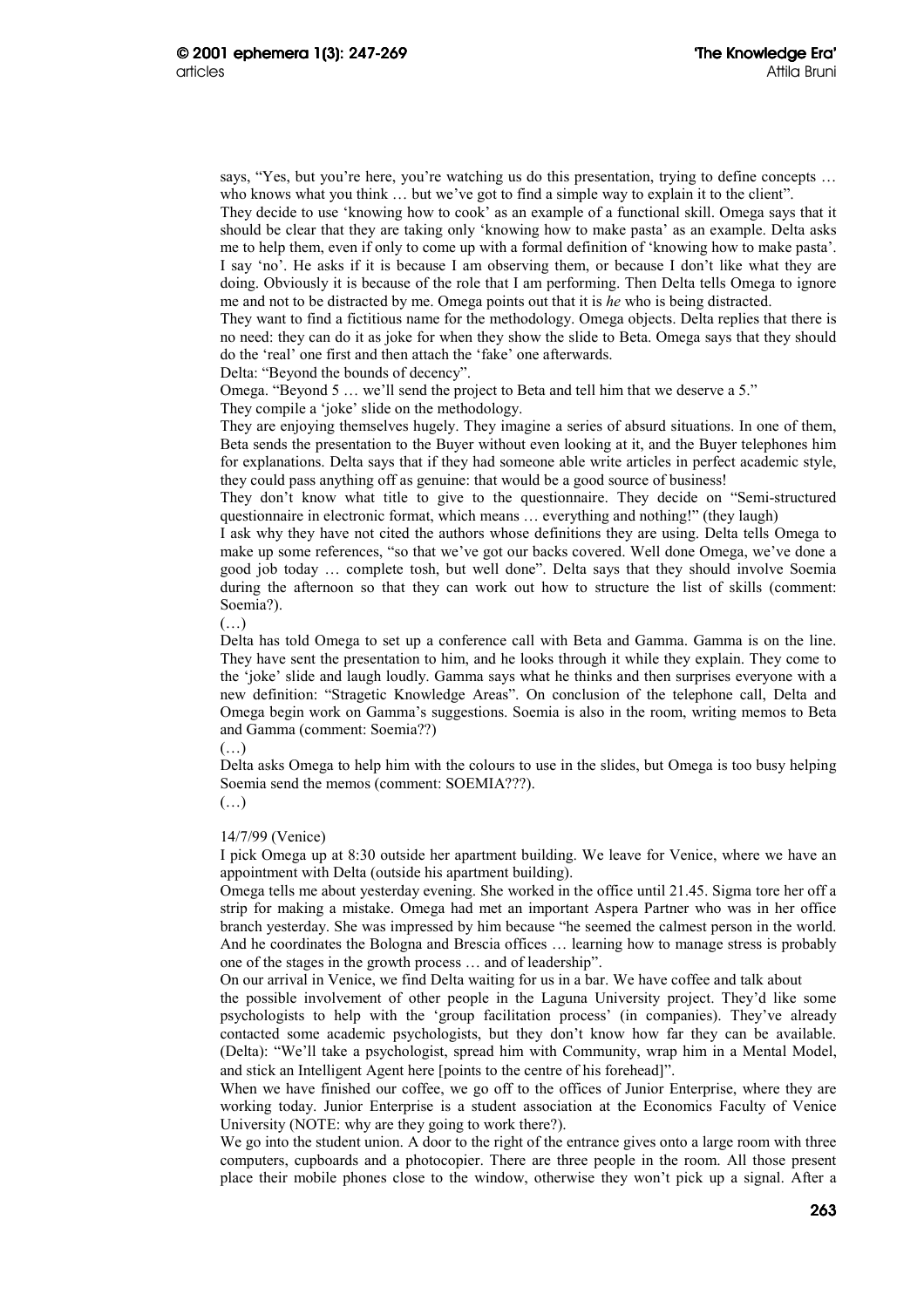while, the window sill looks like a showcase for mobile phones, the number of which corresponds to the people in the room.

Delta and Omega move around casually: they put their things on a table, plug the computers into a telephone socket so that they can go online, they borrow some floppy disks (NOTE: while we were at the bar, Delta invited a friend/colleague whom he met by chance to 'drop by').  $(\ldots)$ 

Delta reads a document written by Omega. He shows her the changes that he has made and suggests some further specifications to insert. Then he concludes: "Anyway, kids … it's the dog's bollocks … have you seen how good it is, Zoe? … with all the strategic areas, all the little pictures … great, isn't it?"

 $(\ldots)$ 

### Where the ethnographer moves out of the shadow

Zoe realizes that his role as 'shadow' is purely illusionary. Or at least, if he wants to understand something about the situation of which he is part (any talk of 'observation' at this point would be entirely specious), he must stop 'reflecting' Omega and begin 'reflecting' himself. He continues to act the ethnographer, but he uses two different notebooks: one for his fieldnotes as Omega's shadow, the other for notes on his role in the group (he is affected by 'reflexivity syndrome', a virus imported many years ago by Clifford and Marcus after their sojourn among the postmodern tribe. The disease can be caught by reading their book *Writing Culture*, and in general by conducting any sort of ethnography where 'otherness' is assumed to be a process and not a result).

Zoe decides to investigate Soemia. Without much difficulty (he only has to buy Delta a couple of drinks), he discovers that Soemia is an old friend of Omega and Delta. She has the keys to Delta's flat and she knows all Omega's computer passwords (why is it, Zoe asks himself, that in the Internet age having a set of someone's house keys and knowing someone's passwords are equally indicative of intimacy). She is their close friend, therefore. At the bar, Delta cannot believe that he's got an ethnographer all to himself, and after the third glass of wine begins to talk freely, without being prompted by questions. He tells Zoe that Omega is a close friend of his wife, who pressured Delta to find a job for Omega at Aspera. Delta's wife used to be the president of Junior Enterprise, and it was there that she met Omega. Moreover, although Junior Enterprise is a student association, it has an invisible link with Aspera which becomes more visible if you look at the titles of the seminars that it has organized ('Merchants for a day', or 'Selling is beautiful. The outstanding example of Aspera') and its source of funding (only and exclusively Aspera). Delta chuckles as he tells Zoe the title of the next conference: 'The Knowledge Game'…

Zoe waits patiently. As Delta drunkenly yells the *Merchant's Song*<sup>3</sup> at the top of his voice around the alleyways of Venice, Zoe stupefies him with a tedious academic

<sup>3</sup> Which runs as follows:

I'll tell you about my mobile phone so fine

I log on to the net and surf the web on-line.

To life a liberal attitude I take

I judge people only on how much money they make.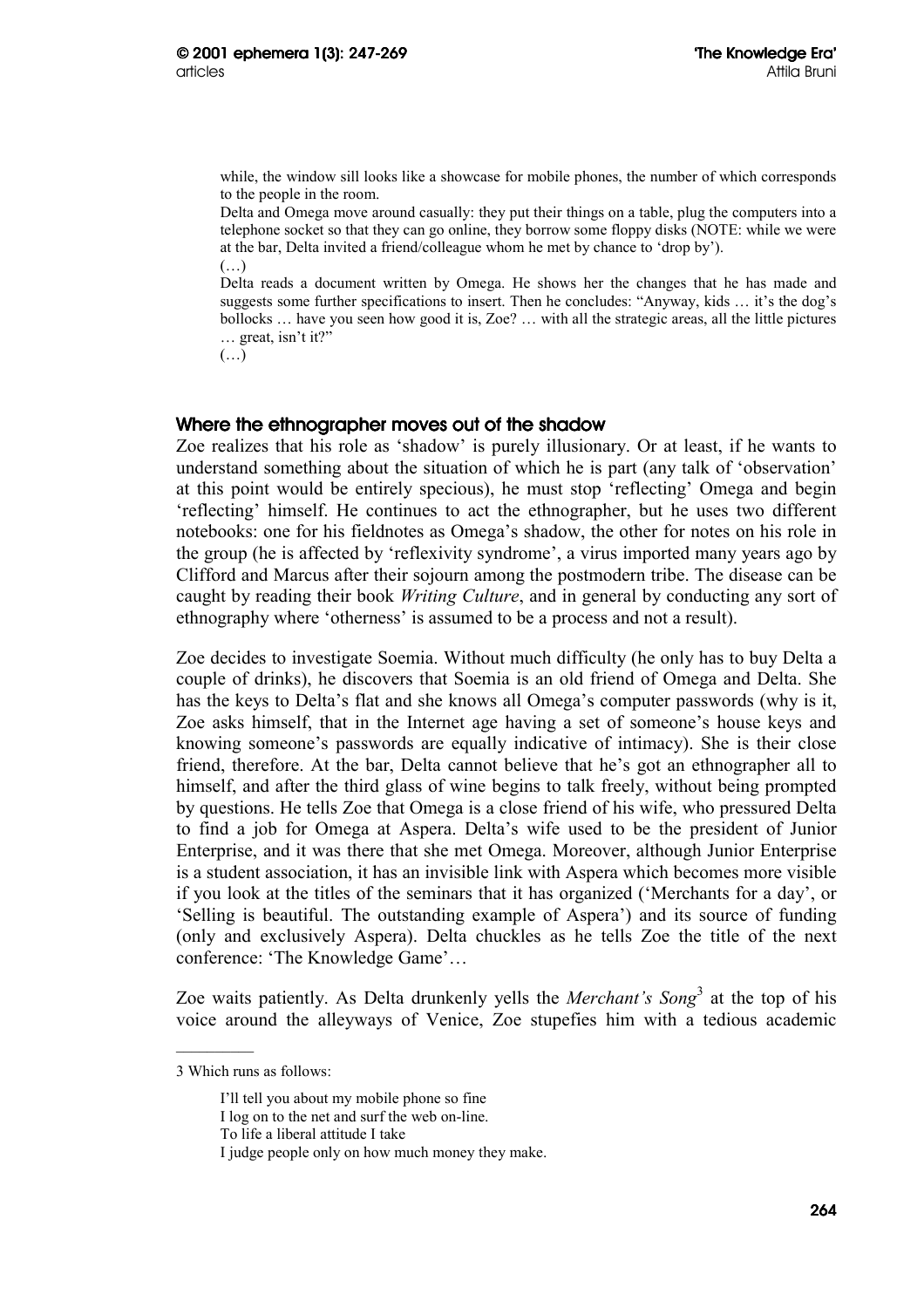discourse on the importance of practice in learning, gets him to sign an application form, and bundles him on a plane to Lancaster, where the first international conference on 'Learning in Practice' is being held.

When Delta wakes up, he has a hangover. He is not sure where he is, and everyone laughs at him because he is dressed as a merchant (grey suit, tie, white shirt, shoes and socks) even though it is July and extremely hot. He meets Ms. Potential of Critique<sup>4</sup> and spends the next few days amid the dimensions of Power/Knowledge, Gender/Knowledge and Practice/Knowledge.

When he returns to Italy, Delta vows to take revenge on Zoe for what he has made him suffer. He invites him to his summer villa and submerges him with ethnographic indiscretions, dazing him with scabrous details. He confesses to Zoe that it was he who had ensured that Omega would be the 'newcomer' that Zoe observed, because he has always disliked her. He says that ethnography was chosen as a research area only because they couldn't think of anything more incomprehensible. He also tells the ethnographer about the many times that he and the other merchants have laughed at him because of an episode when Zoe was asked about the pay-off of ethnography and he burst into tears. Yet Delta concludes by saying that meeting Ms. Potential of Critique has changed him, and that he has decided to quit being a merchant.

Zoe is sincerely moved. He thinks that he must have been an egocentric and cynical ethnographer indeed to think that this warm-hearted and sensitive knowledge merchant was plotting against him. He decides to quit being the ethnographer and to 'restore' to Delta all the ethnographic insights accumulated during three months of observation. With an extreme act of generosity, he even gives Delta a copy of his fieldnotes, thinking that they may assist in his catharsis.

By now it is late July, and this is also the episode when Zoe and Delta wish each other happy holidays and make an appointment for September.

# September: where the ethnographer realizes what 'distributed intelligence' means to a knowledge merchant

September is the month when the project is scheduled to end. The ethnographer has spent the summer on holiday, but he has also finished his research report and is ready to submit it. When he downloads his e-mail accumulated during a month spent away from

I'm a manager happy with his new portfolio

Happy to sell knowledge to whoever has dough.

<sup>4</sup> The invention of 'Ms. Potential of Critique' is due to Michael Habersam 'Investigations into Investigative Controlling – or: What to Learn from 'Detective Columbo'?', Paper presented at the Conference Personnel, Organization, Poststructuralism, Innsbruck, 1-2 June 2001.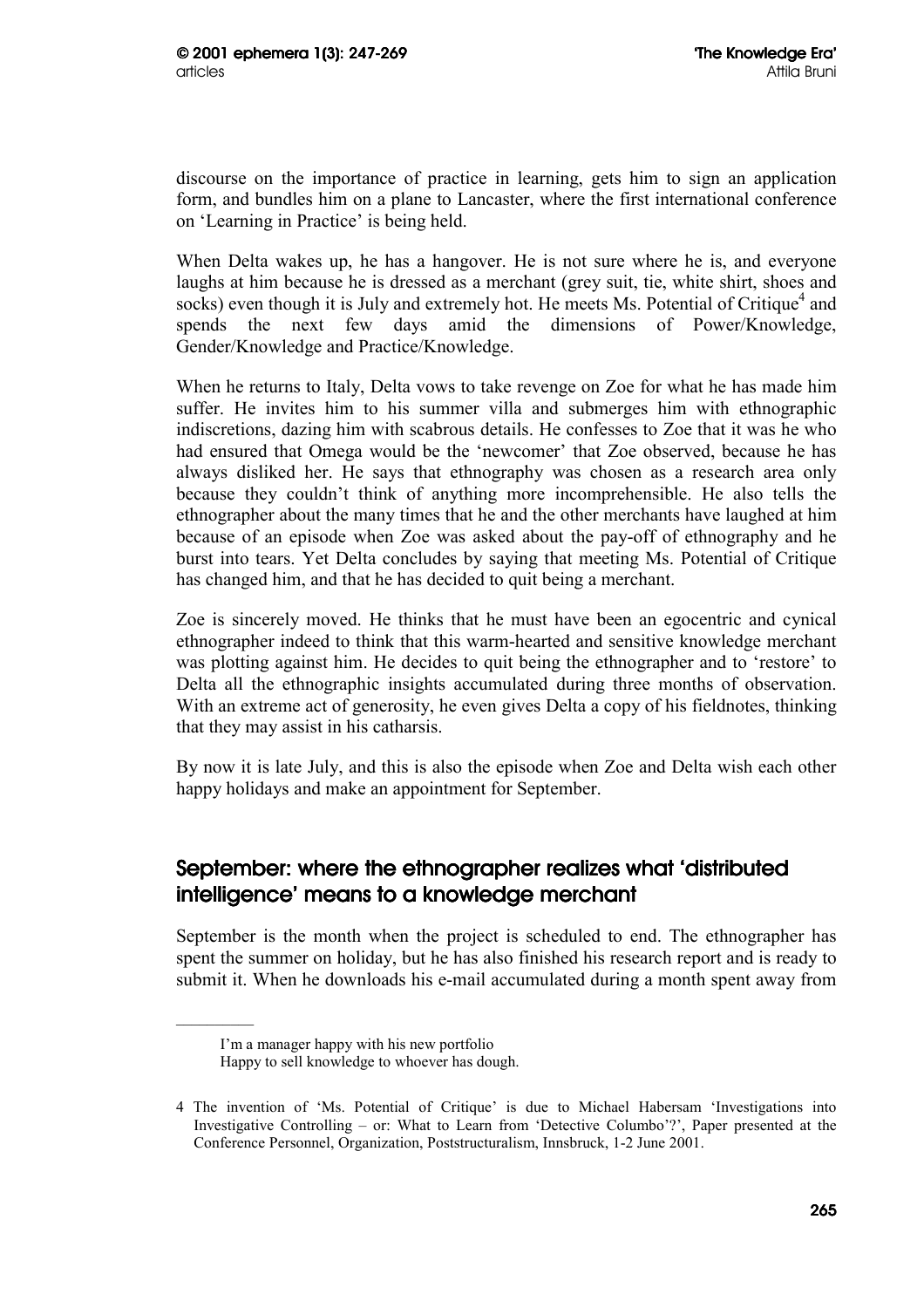home, he notes that there is a message from Soemia. He reads that Delta has told Soemia about his ethnographic observations and has given her some of the material so that she can make up for data that she has been unable to find. The ethnographer is dismayed: What? His 'raw' observations in the (raw) hands of Soemia, she who can extract a mental model from even a courgette?

But Zoe's electronic mailbox has another surprise in store: a document signed by Delta which says that given that the various research areas have only been 'exploratory' in nature, the project's output will consist not of a software application to support the formation of online communities but a one-day conference at Laguna University, during which Aspera will present the results of 'its' research to an invited audience (all private individuals or wannabe merchants). Also because (though this is not stated in the document but Zoe knows it full well) Soemia has managed to conduct only one solitary interview (with Delta for that matter) and therefore to extract only one mental model. However much Delta's mental model may be interesting, to generalize on it alone would be difficult to justify, to say the least. And then Bassiano, the 'intelligent agents' researcher, has come to a dead end. After exhaustive bibliographical research and brainracking on the architecture of an 'intelligent agent', he has read an article (thanks – or otherwise – to Zoe, who pointed it out to him) which tells him that the most prestigious technological research centres in the USA have been working on the subject for fifteen years. The majority of them, however, have only tried to construct an 'agent' (given the unrealistic premises of the project), finding it impossible to go much further than a refined search engine. Bassiano thus has realized that his thesis is practically dead in the water. And moreover (thanks to Murphy's law) he had been called up to start military service within a month. He has therefore consigned a file of bibliographical material to Aspera and dropped everything.

The introductory pages to the conference presentation bear Delta's signature and run as follows:

#### THE KNOWLEDGE ERA: HOW TO HANDLE A DISTRIBUTED INTELLIGENCE SYSTEM

#### *The community as a system which 'generates' new knowledge.*

A community is a typical social arrangement whose nature may be 'congenial' to the generation of distributed knowledge. In other words, a community is a social device able to activate distributed intelligence. Communities can do many things. They can foster sentiments, projects, symbols and beliefs through the learning of their members. Such learning may be more closely focused on the transmission of existing knowledge than on the generation of new knowledge. Discussed here are communities understood as knowledge generating systems which yield value for the community itself and its members within a broader social system. Our intention is to describe some typical features of this kind of community as revealed by our own observations. To this end we shall use stories, events and real situations collected by a group of youngsters who have studied our own organization for some months.

#### *The novice as the activator of knowledge*

Under our approach, those who join an organization, from a strictly 'cognitive' point of view simultaneously join a community system. More or less inevitably, and owing to various circumstances, entry into a community marks the beginning of a learning path. But of what type? It is sometimes conservative (acquisition) and sometimes generative (production). Our group, which tends towards the latter, places the new entrant in a particular situation. Rather than an apprentice in consolidated knowledge, he or she is considered to be the potential bearer of new ideas capable of recasting, even crucially, the geometry of existing ones. (…)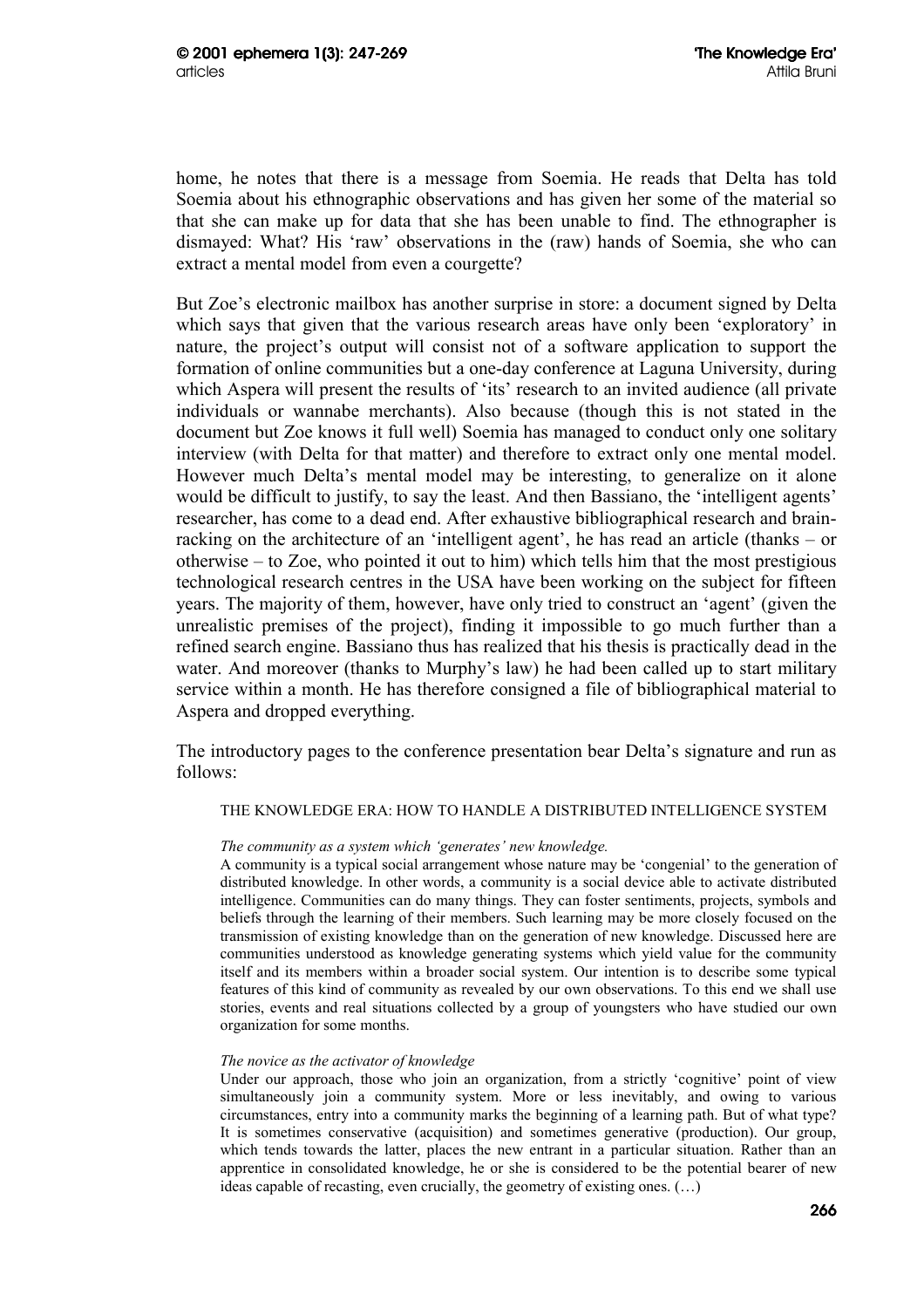#### *Practice as a meta-knowledge tradition to be used for innovation*

If the novice learns how to innovate, the suspicion arises that we, though a generative community, display certain features of a 'conservative' one. In other words, we convey to the new entrant knowledge that tends to persist over time and to be handed down. But more than knowledge of content, this is knowledge of process: that is, an array of 'instruments' which we give to new entrants so that they can use them to generate innovation. (…)

#### *The game as a dimension of legitimacy*

What is the typical condition for a new entrant to become an 'innovator novice'? Our practice resembles a 'game'. A game which extends beyond its ludic content and also displays the essential features of the game-player. We define a 'player' as someone who is allocated more resources than responsibility. (…) Our practice consists solely in the advice that we give to our game-players: "enjoy yourselves".

#### *From the periphery to the centre: the acquisition of 'validation power'*

What is the role of those who form the core of the community, its senior members? If the novice is the true generator of knowledge, in what are experts actually expert?

We believe that senior figures have a twofold role to perform. Firstly, they must promote innovation, enabling the novices to play and providing the surplus resources without which the game cannot take place. Secondly, they must validate the innovation produced by the newcomers by means of a grid of parameters in part tacit, in part explicit, which represent the criteria that the community uses to decide what is meaningful and what is not. (…)

#### Beware of knowledge that becomes a religion: the intermixing role of the team

It should be emphasised that if the community is left to itself, it will close itself off against groups expressing a different vision of the world. Practice tends to become dogma, innovation to become ideology. We believe that a team is a device able to perform a twofold role. Firstly, the team induces its members to scrutinise and revise their entrenched beliefs (…). Secondly, the team intermixes different visions of the world. (…) We believe that the formation of teams, insofar as this is not a spontaneous process, should be managed by recasting and revising the current geometries of local knowledge.

Now, who honestly believes that the above document was exclusively the fruit of the analytical capacity of a knowledge merchant? The ethnographer certainly does not. Indeed, he recognizes a large quantity of words and ideas identical to ones (although expressed much more critically) in the materials that he gave to Delta at the beginning of the summer. Zoe now has all the elements necessary to reinterpret the entire story from a different standpoint. He reinterprets the story by translating it in terms of certain thoughts that came to him during summer as he savoured scallops from the bay of Saint Jacques, followed the navigation routes of Portuguese sailors, and met caravans of people travelling, for different reasons, but inexplicably in the same direction.

Delta is a knowledge merchant in his third year of employ with Aspera. He is an exceedingly good merchant – he has invariably been awarded '5' in CARE assessments – but he knows very well that in order to pass from the level of 'Expert-merchant' to 'Manager-merchant', he must now cultivate a new knowledge business that bears his personal signature. He finds a sufficiently new, fashionable and ill-defined concept ('communities of practice') and decides to stake his career on it. This may seem an irrational gamble, but risk is inherent in any act centred on such an unpredictable phenomenon as knowledge. As chance will have it, the concept chosen by Delta is a matter of debate in the academic community, as unknown in that of the market. For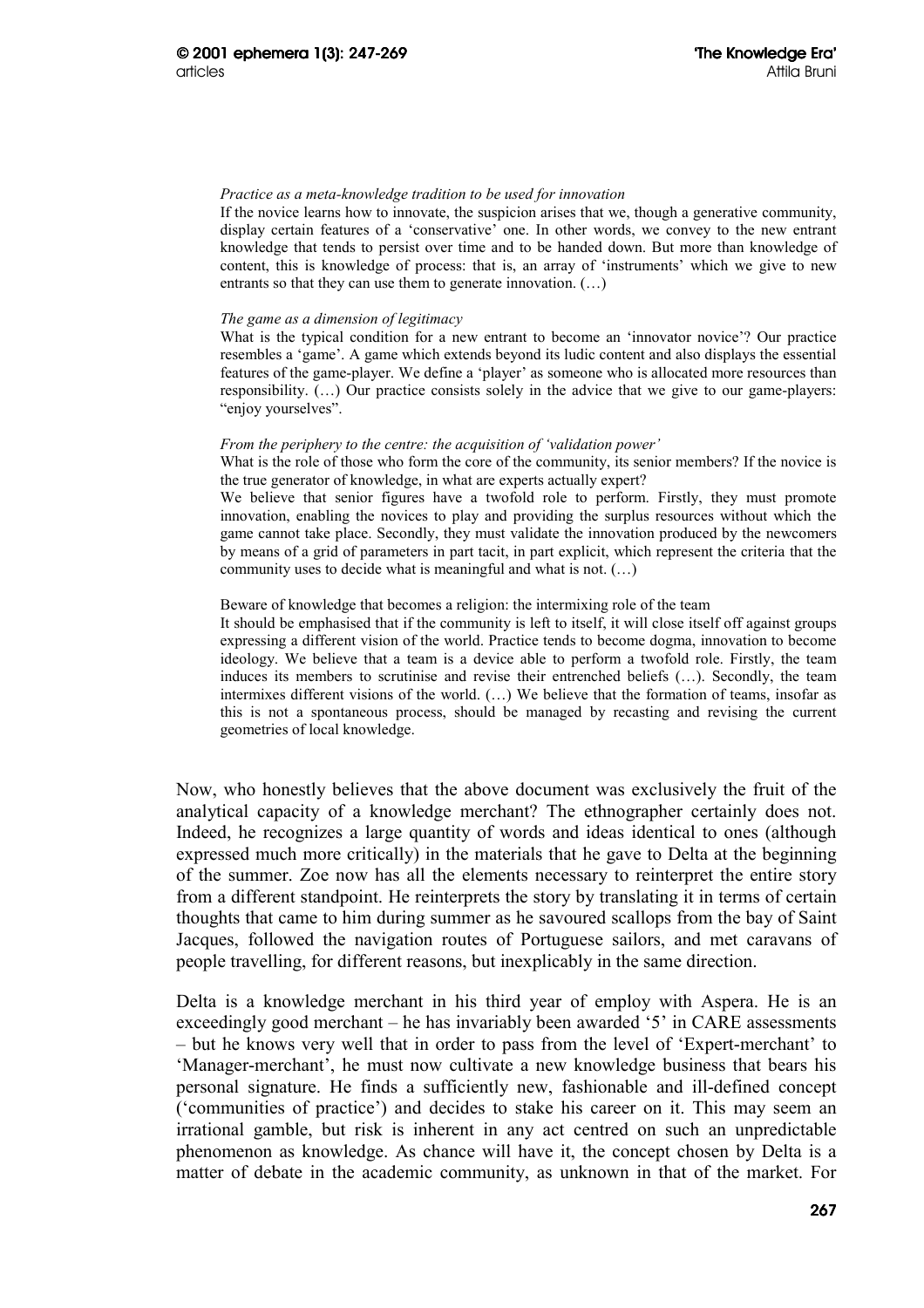Delta this is both an opportunity and a constraint. If he manages to introduce the concept, he will be rated as 'outstanding', as someone constantly able to devise new projects. But in order to do so he must transform the concept into a label: a black box which nobody would ever take it in mind to investigate. The first thing to do is find a vocabulary comprehensible to his actual and potential interlocutors: 'community' and 'practice' are words without a particular market tradition; better to replace them with 'system' and 'intelligence', two terms which do not smack too greatly of Marxism. Two terms, moreover, that can be easily fashioned into engineering metaphors with a bearing on process management software programs.

At this point the undertaking becomes somewhat complicated. Delta has to find a way to recount to his clients a story slightly different from those to which they are accustomed. Merchants, in fact, have always told businesses that if they manage and monitor knowledge correctly, they will increase their turnover. Now he has to persuade them that managing knowledge is absolutely necessary, not just to increase turnover but to survive, because in the 'Knowledge Era' only those businesses able to monitor knowledges effectively will remain in the market. It is vital to talk of 'knowledges' in the plural, so that the same knowledge merchandise can be re-sold several times, by having clients believe that the knowledge has been created specifically for them. But if a knowledge merchant starts telling a 'new' story, he must be able to 'certify' it in some way. Imagine yourself in his shoes: I am a knowledge merchant; I tell my clients that knowledge is by now the only production factor worth investing in (or else be forced out of the market). In order to be credible, I must somehow vouch for the fact that my organization (which, moreover, is an organization explicitly founded on the marketing of knowledge) is the first to manage these processes efficiently. If this 'certification' is provided by another organization which apparently has nothing to do with the market, then my story becomes all the more credible. There thus materializes a research group set up at a young but wealthy university and comprising persons with credentials as researchers. Behold, therefore, the ethnographer who flanks the merchants when they visit the client and publicly attests to the knowledge monitoring process to which Aspera is the first to subject itself. Behold, therefore, the low-cost personnel (Soemia, for example) who work – in what capacity does not matter – in Aspera's offices. Behold, therefore, how Aspera acquires a cheap bibliographical survey of a cutting-edge technological innovation. Behold, therefore, how Aspera can establish itself as an economic-institutional referent by organizing a conference which ratifies its interest in research and which bolsters the academic legitimacy of Laguna University (which is funded by Aspera, amongst others). Even should the process have no other result, satisfactory outlets for the further delivery of knowledge have been created. And, finally, if the project is a flop, then the 'youngsters' (as Delta calls them in the document) who worked on it can be blamed.

Indeed, it is for precisely this reason that Aspera – in the person of Beta – has allowed Delta to set up the entire process. Beta, who has the DNA of a merchant, knew from the outset how things would pan out. According to Aspera's reference parameters, ethnography has practically nil value added; mental models may be marketable, but only if they are functional to some end; a software program is an excellent black box, but something must be put into it.